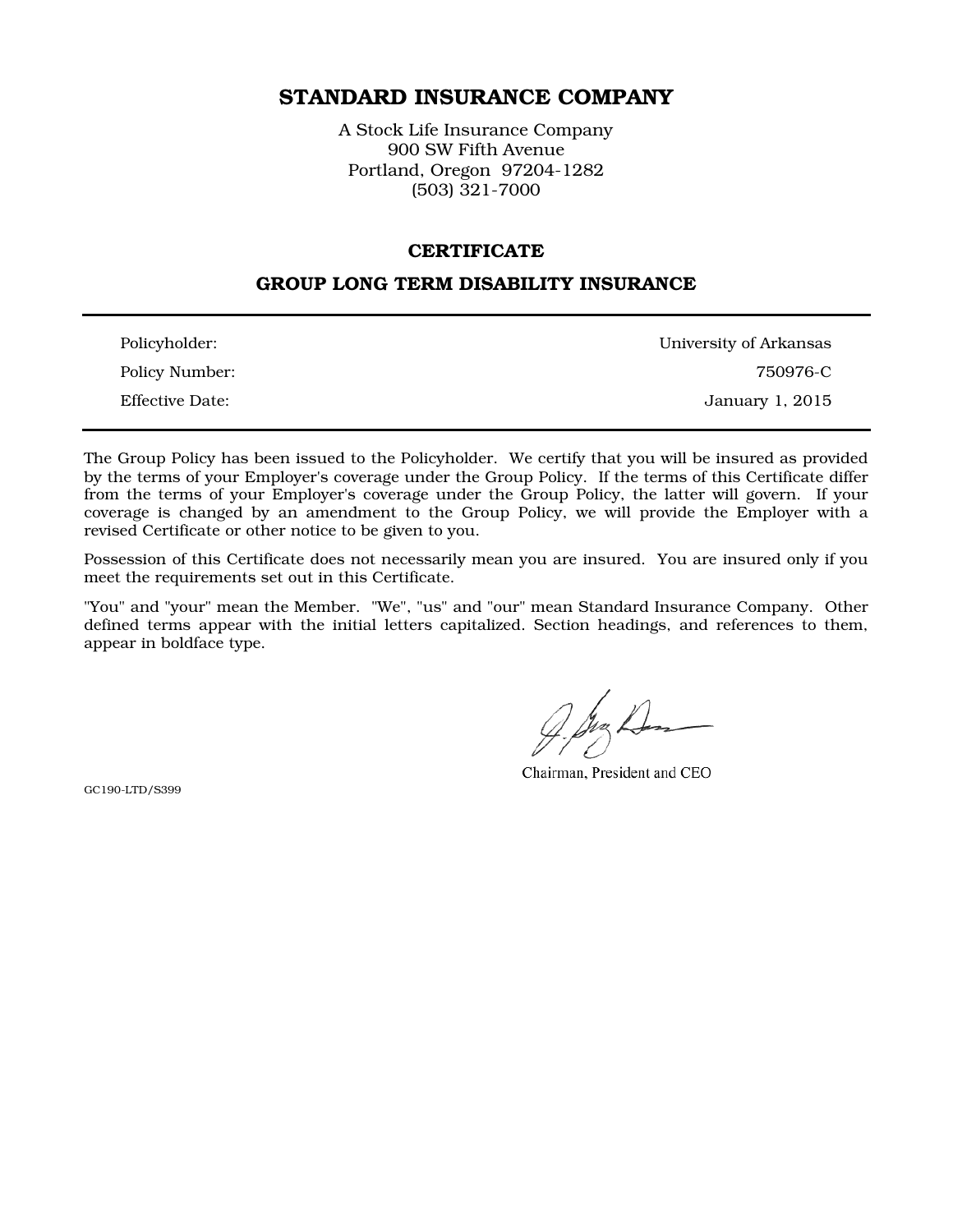# **Table of Contents**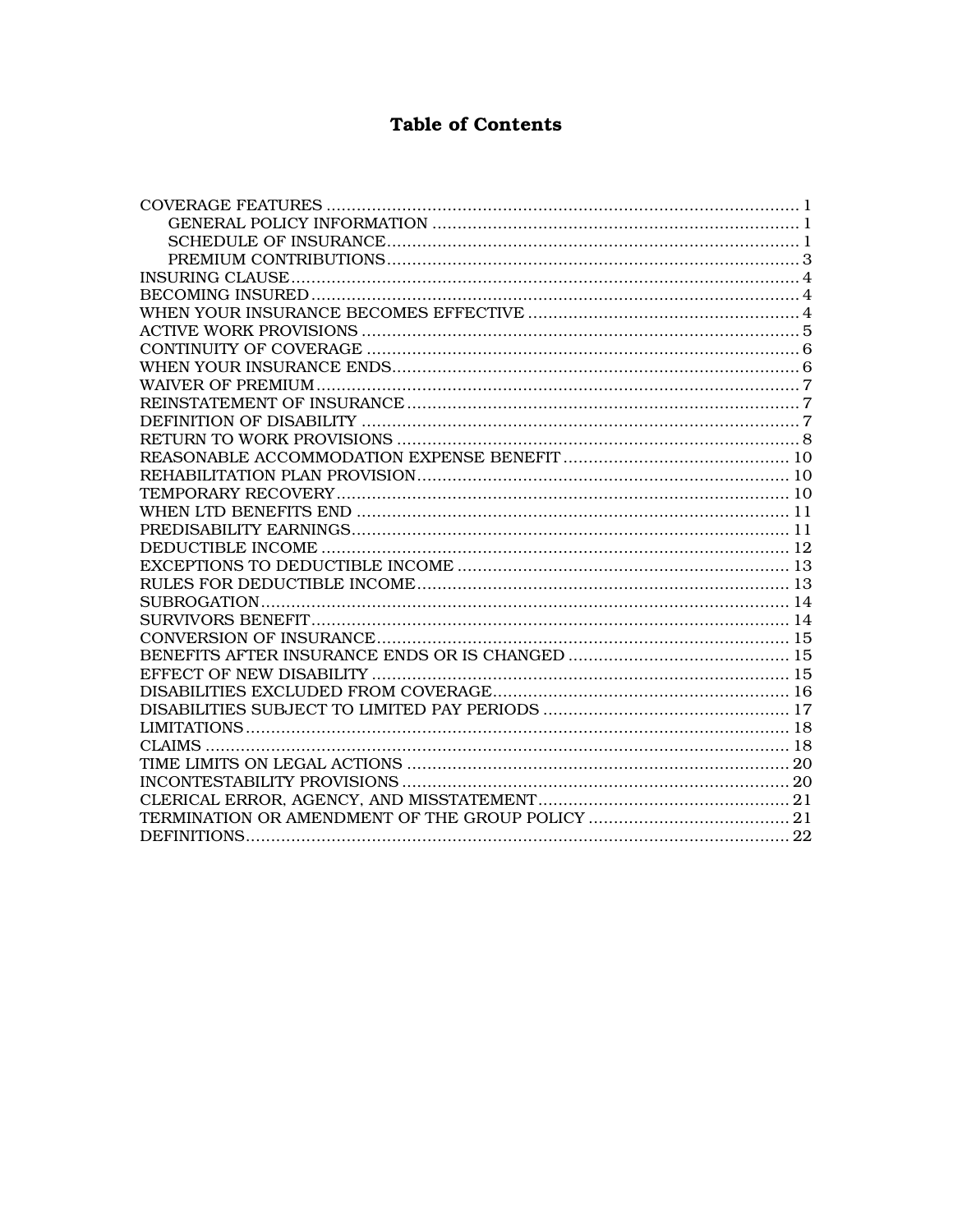### Index of Defined Terms

Active Work, Actively At Work, 5 Allowable Periods, 10 Any Occupation, 8 Any Occupation Period, 2

Benefit Waiting Period, 3, 22

Class Definition, 1 Contributory, 22 CPI-W, 22

Deductible Income, 12 Disabled, 7

Eligibility Waiting Period, 2 Employer, 22 Employer(s), 1 Evidence Of Insurability, 5

Group Policy, 22 Group Policy Effective Date, 1 Group Policy Number, 1

Hospital, 17

Indexed Predisability Earnings, 22 Injury, 22

Leave Of Absence, 2 Leave Of Absence Periods, 2 Loss Of Earnings, 9 LTD Benefit, 22

LTD Proportionate Benefit, 9

Material Duties, 8 Maximum Benefit Period, 3, 22 Maximum LTD Benefit, 3 Member, 1, 4 Mental Disorder, 17 Minimum LTD Benefit, 3

Noncontributory, 22

Own Occupation, 8 Own Occupation Period, 2

Physical Disease, 22 Physician, 22 Policyholder, 1 Predisability Earnings, 11 Preexisting Condition, 16 Pregnancy, 22 Prior Plan, 22

Reasonable Accommodation Expense Benefit, 10 Rehabilitation Plan, 10

Survivors Benefit, 14

Temporary Recovery, 10

War, 16 Work Earnings, 9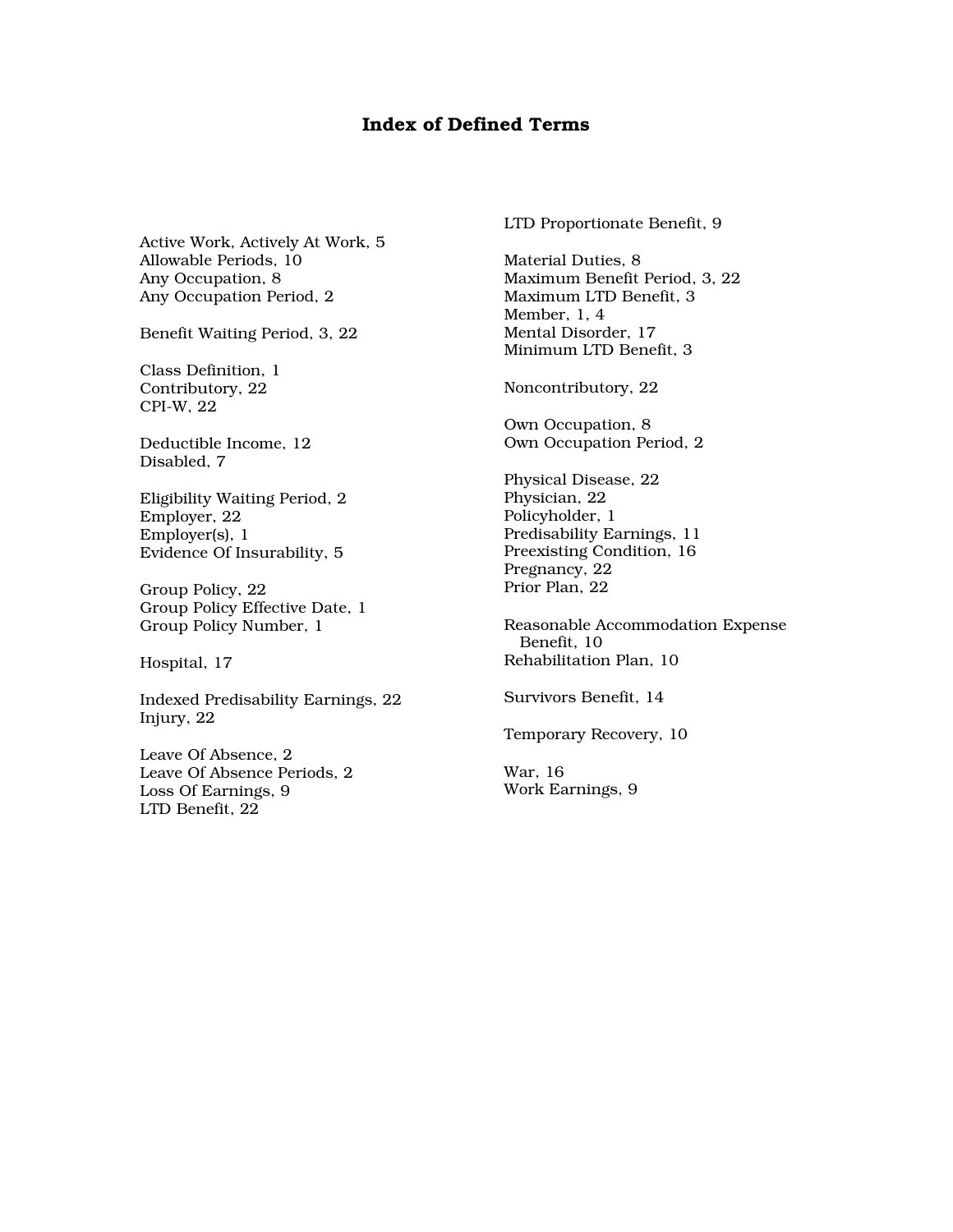### COVERAGE FEATURES

This section contains many of the features of your long term disability (LTD) insurance. Other provisions, including exclusions, limitations, and Deductible Income, appear in other sections. Please refer to the text of each section for full details. The Table of Contents and the Index of Defined Terms help locate sections and definitions.

### GENERAL POLICY INFORMATION

| Group Policy Number:         | 750976-C               |
|------------------------------|------------------------|
| Policyholder:                | University of Arkansas |
| $Emplover(s)$ :              | University of Arkansas |
| Group Policy Effective Date: | January 1, 2015        |
| Policy Issued in:            | Arkansas               |

Member means:

- 1. A regular employee of the Employer employed half-time or greater who is participating in the Employer's benefit program;
- 2. Actively At Work at least 20 hours each week (for purposes of the Member definition, Actively At Work will include regularly scheduled days off, holidays, or vacation days, so long as you are capable of Active Work on those days); and
- 3. A citizen or resident of the United States or Canada.

Member does not include a temporary or seasonal employee, a leased employee, or an independent contractor.

Class Definition:

| Class $1$ : | Members with annual base earnings of \$20,000 or less,<br>other than employees of University of Arkansas at<br>Batesville.      |
|-------------|---------------------------------------------------------------------------------------------------------------------------------|
| Class $2$ : | Members with annual base earnings of greater than<br>\$20,000, other than employees of University of Arkansas<br>at Batesville. |
| Class 3:    | Members who are employees of University of Arkansas at<br>Batesville.                                                           |

### SCHEDULE OF INSURANCE

Eligibility Waiting Period: You are eligible on the later of (A) the Group Policy Effective Date, or (B) the date determined as follows, provided you are benefits eligible on that date:

Classes 1 and 3: On the date you become a Member.

Class 2:

Plan 1 LTD Insurance: on the date you become a Member.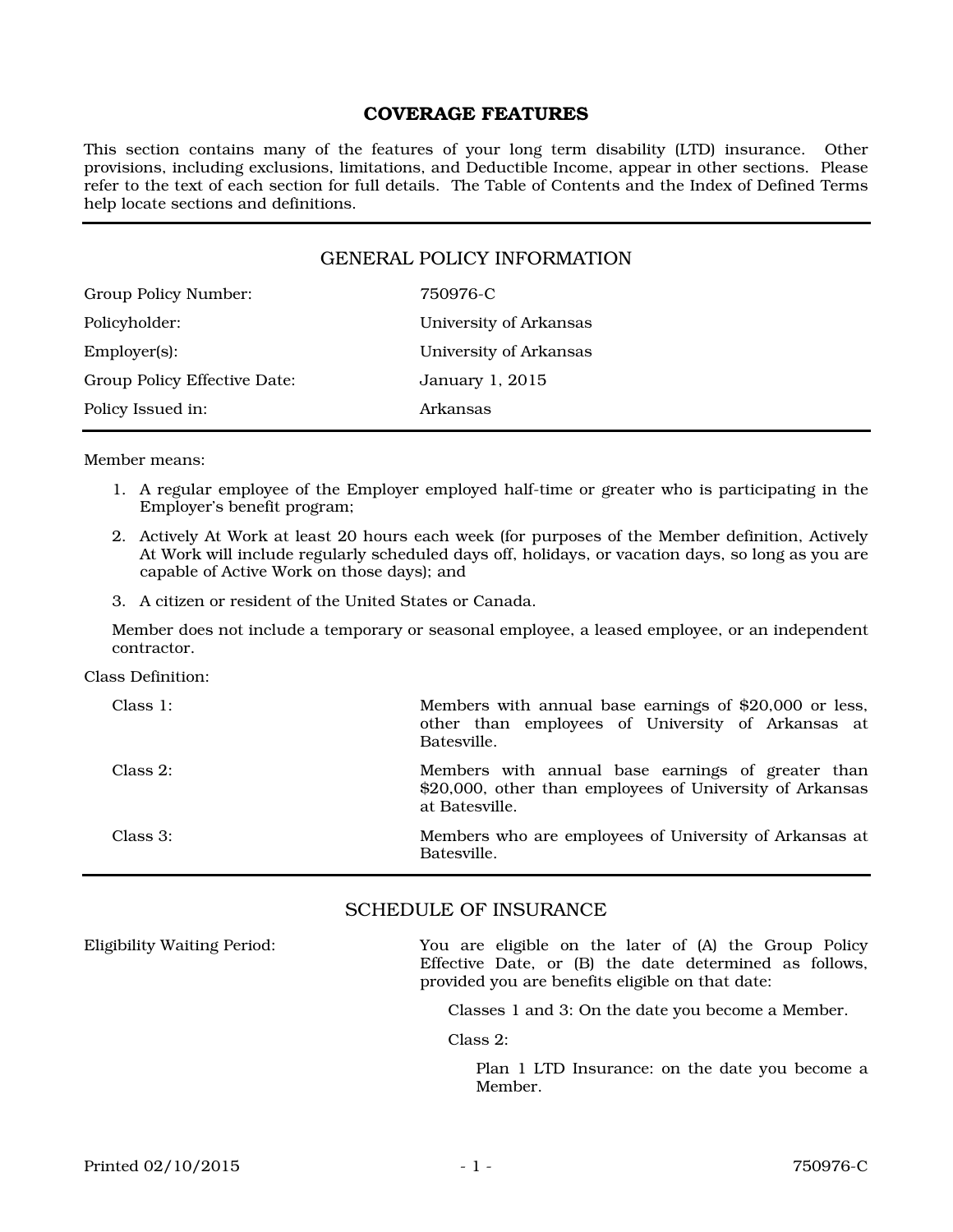Plan 2 LTD Insurance: The first day of the calendar month coinciding with or next following the date you become a Member.

Eligibility Waiting Period means the period you must be a Member before you become eligible for insurance.

The maximum Leave Of Absence Periods are as follows:

- 1. If you are on a Leave Of Absence due to a sabbatical or other leave and receive at least one-quarter of the Predisability Earnings paid to you immediately before the start of such leave, your insurance may be continued to the end of 12 months, or, if earlier, the end of such leave.
- 2. If you are on a Leave Of Absence for the purpose of either full-time study for an advanced degree, or work in the field of education or research such as a Fulbright Award, foundation grant, or government project, and receive less than one-quarter of the Predisability Earnings paid to you immediately before the start of such leave, your insurance may be continued to the end of 12 months, or, if earlier, the end of such leave.
- 3. If you are on a Leave Of Absence due to a family or medical leave and continuation of insurance is required by a state-mandated family or medical leave act or law, your insurance may be continued to the end of 12 months, or, if later, the period required by the state act or law.
- 4. If you are on any other Leave Of Absence, your insurance may be continued to the end of 12 months, or if earlier, the period approved by your Employer.

Leave Of Absence means a period when you are absent from Active Work during which your insurance under the Group Policy will continue and employment will be deemed to continue, solely for the purposes of determining when your insurance ends, provided the required premiums for you are remitted and such a leave of absence for you is approved by your Employer and set forth in a written document that is dated on or before the leave is to start and shows that you are scheduled to return to Active Work.

During a Leave Of Absence your Predisability Earnings and your Own Occupation will be based on what was in effect on your last day of Active Work immediately before the start of your Leave Of Absence.

| <b>Own Occupation Period:</b><br>Any Occupation Period: | The first 24 months for which LTD Benefits are paid.<br>From the end of the Own Occupation Period to the end of<br>the Maximum Benefit Period.                                                                                      |
|---------------------------------------------------------|-------------------------------------------------------------------------------------------------------------------------------------------------------------------------------------------------------------------------------------|
| LTD Benefit:                                            | Class 1: $60\%$ of the first \$1,667 of your Predisability<br>Earnings, reduced by Deductible Income.<br>Class 2:                                                                                                                   |
|                                                         | Plan 1: 60% of the first \$1,667 of your Predisability<br>Earnings, reduced by Deductible Income.                                                                                                                                   |
|                                                         | Plan 2: 60% of the first \$8,333 of your Predisability<br>Earnings, reduced by Deductible Income.                                                                                                                                   |
|                                                         | You may be insured under Plan 1 or Plan 2, but not<br>both. You will be insured under Plan 1 unless you<br>are insured under Plan 2. If you cease paying<br>premiums for Plan 2, you will automatically be<br>insured under Plan 1. |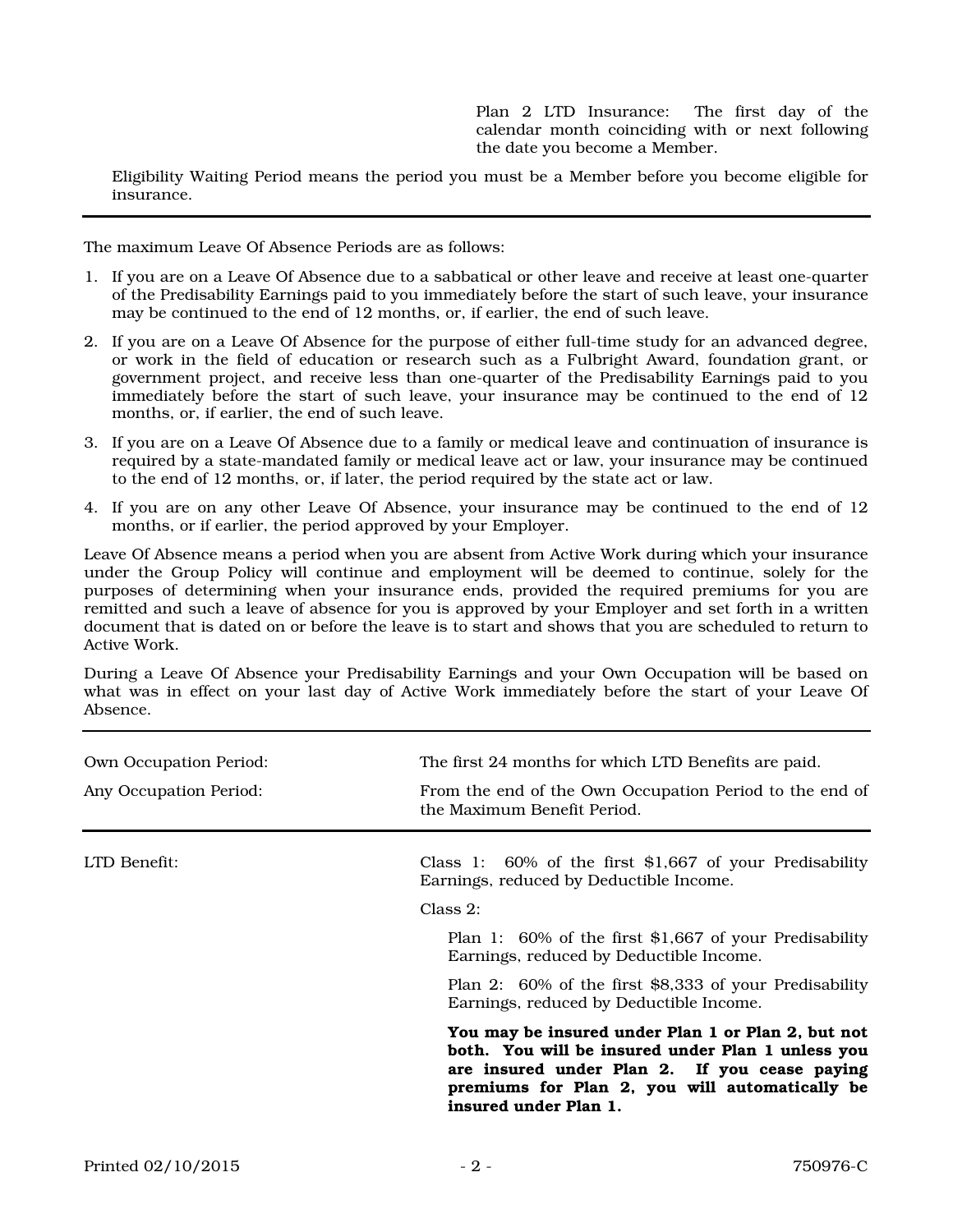|                                | Class 3: 60% of the first \$8,333 of your Predisability<br>Earnings, reduced by Deductible Income.                    |
|--------------------------------|-----------------------------------------------------------------------------------------------------------------------|
| Maximum:                       | Class 1: \$1,000 before reduction by Deductible Income.                                                               |
|                                | $Class 2$ :                                                                                                           |
|                                | Plan 1:<br>\$1,000 before reduction by Deductible<br>Income.                                                          |
|                                | \$5,000 before reduction by Deductible<br>Plan $2:$<br>Income.                                                        |
|                                | Class 3: \$5,000 before reduction by Deductible Income.                                                               |
| Minimum:                       | \$100 or 10% of your LTD Benefit before reduction by<br>Deductible Income, whichever is greater.                      |
| <b>Benefit Waiting Period:</b> | The longer of a) 180 days, or b) the period of accumulated<br>sick leave to which you are entitled from the Employer. |
| Maximum Benefit Period:        | Determined by your age when Disability begins, as follows:                                                            |
| Age                            | Maximum Benefit Period                                                                                                |
|                                |                                                                                                                       |

## PREMIUM CONTRIBUTIONS

Insurance is: Class 1: Noncontributory

Class 2:

Plan 1 insurance is: Noncontributory

Plan 2 insurance is: Contributory; you and your Employer share the cost of coverage. Employer contribution level determines the taxability of the benefit amount.

Class 3: Noncontributory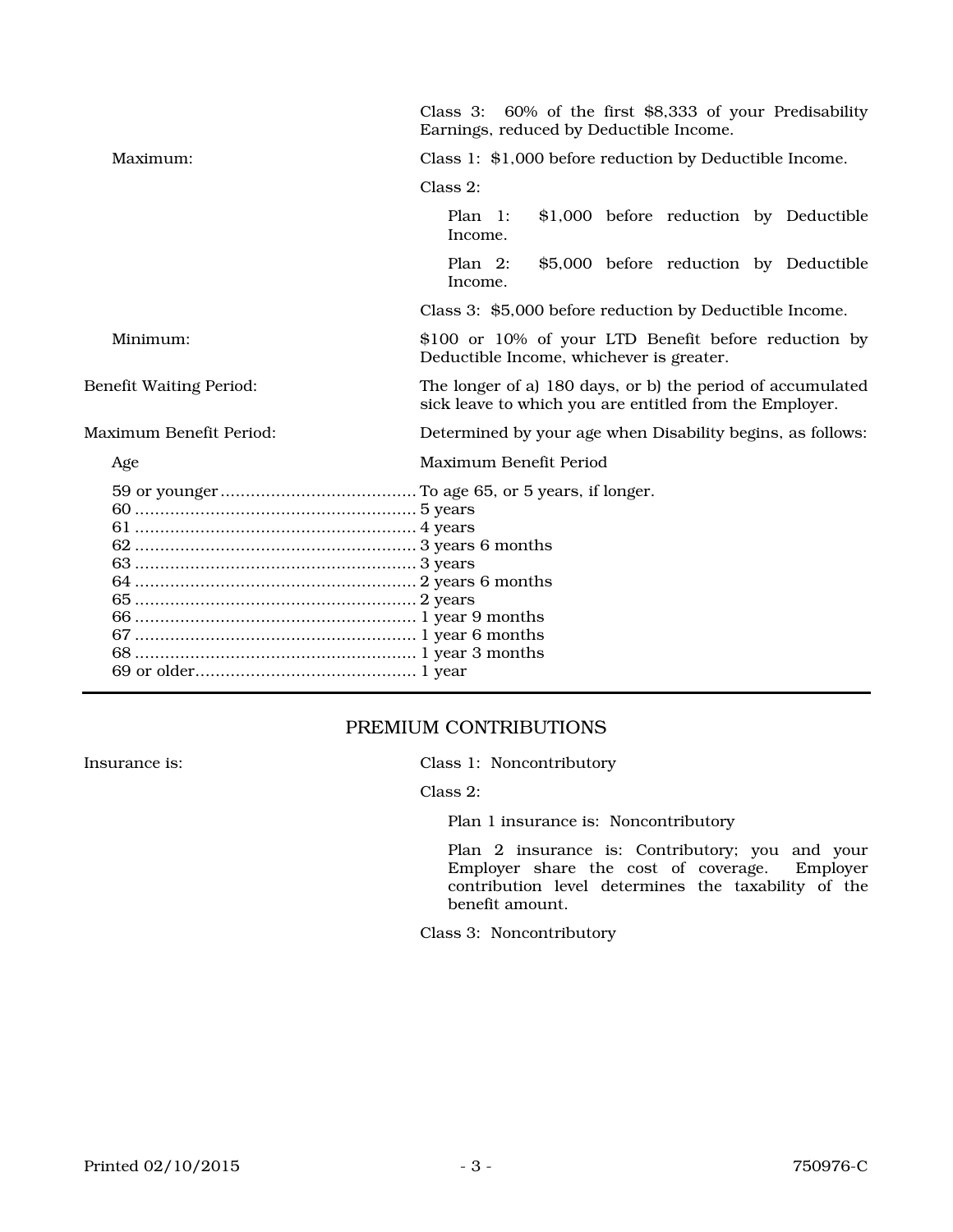### INSURING CLAUSE

If you become Disabled while insured under the Group Policy, we will pay LTD Benefits according to the terms of the Group Policy after we receive Proof Of Loss satisfactory to us.

### BECOMING INSURED

To become insured you must be a Member, complete your Eligibility Waiting Period, and meet the requirements in Active Work Provisions and When Your Insurance Becomes Effective.

You are a Member if you are:

- 1. A regular employee of the Employer employed half-time or greater who is participating in the Employer's benefit program;
- 2. Actively At Work at least 20 hours each week (for purposes of the Member definition, Actively At Work will include regularly scheduled days off, holidays, or vacation days, so long as you are capable of Active Work on those days); and
- 3. A citizen or resident of the United States or Canada.

You are not a Member if you are a temporary or seasonal employee, a leased employee, or an independent contractor.

Eligibility Waiting Period means the period you must be a Member before you become eligible for insurance. Your Eligibility Waiting Period is shown in the **Coverage Features.** 

### WHEN YOUR INSURANCE BECOMES EFFECTIVE

A. When Insurance Becomes Effective

Subject to the **Active Work Provisions**, your insurance becomes effective as follows:

1. Insurance Subject To Evidence Of Insurability

Insurance subject to Evidence Of Insurability becomes effective on the date we approve your Evidence Of Insurability.

2. Insurance Not Subject To Evidence of Insurability

The Coverage Features states whether insurance is Contributory or Noncontributory.

a. Noncontributory Insurance

Noncontributory insurance not subject to Evidence Of Insurability becomes effective on the date you become eligible.

b. Contributory Insurance

You must apply in writing for Contributory insurance and agree to pay premiums. Contributory insurance not subject to Evidence Of Insurability becomes effective on:

- i. The date you become eligible if you apply on or before that date; or
- ii. The date you apply if you apply within 31 days after you become eligible.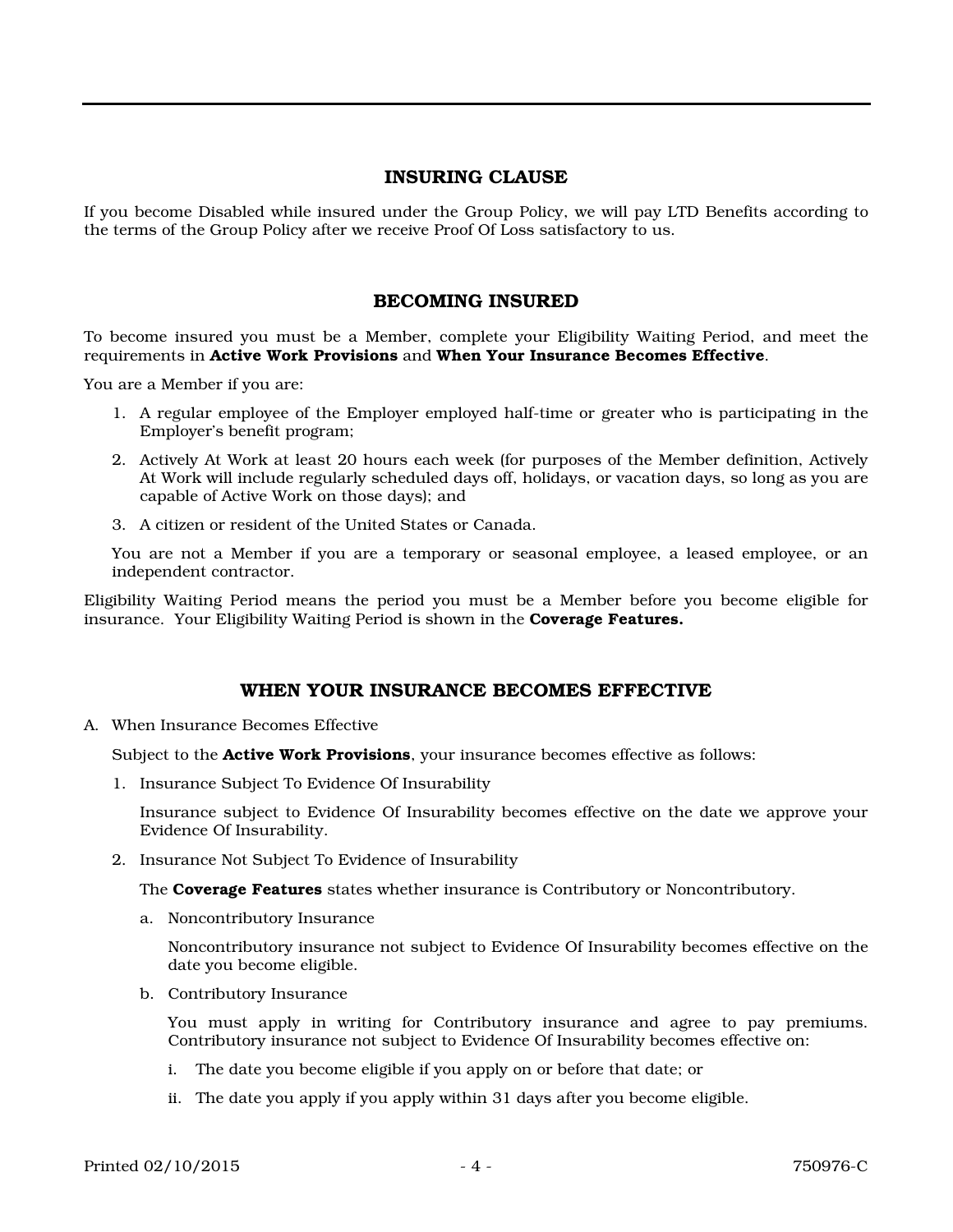Late application: Evidence Of Insurability is required if you apply more than 31 days after you become eligible.

- B. Takeover Provisions
	- 1. If you were insured under the Prior Plan on the day before the effective date of your Employer's coverage under the Group Policy, your Eligibility Waiting Period is waived on the effective date of your Employer's coverage under the Group Policy.
	- 2. Except for the open enrollment period from November 1, 2014 through December 1, 2014, you must submit satisfactory Evidence Of Insurability to become insured if you were eligible for insurance under the Prior Plan for more than 31 days but were not insured.
- C. Evidence Of Insurability Requirement

Evidence Of Insurability satisfactory to us is required:

- a. For late application for Contributory insurance.
- b. For Members eligible but not insured under the Prior Plan.
- c. For reinstatements if required.

Certain Evidence Of Insurability Requirements Will Be Waived. Your insurance is subject to all other terms of the Group Policy.

#### On Group Policy Effective Date

If you were eligible but not insured for contributory long term disability insurance under the Prior Plan on December 31, 2014, and you apply for Plan 2 LTD Insurance between November 1, 2014 and December 1, 2014, you may become insured without having to submit Evidence Of Insurability.

Providing Evidence Of Insurability means you must:

- 1. Complete and sign our medical history statement;
- 2. Sign our form authorizing us to obtain information about your health;
- 3. Undergo a physical examination, if required by us, which may include blood testing; and
- 4. Provide any additional information about your insurability that we may reasonably require.

### ACTIVE WORK PROVISIONS

A. Active Work Requirement

You must be capable of Active Work on the day before the scheduled effective date of your insurance or your insurance will not become effective as scheduled. If you are incapable of Active Work because of Physical Disease, Injury, Pregnancy or Mental Disorder on the day before the scheduled effective date of your insurance, your insurance will not become effective until the day after you complete one full day of Active Work as an eligible Member.

Active Work and Actively At Work mean performing with reasonable continuity the Material Duties of your Own Occupation at your Employer's usual place of business.

B. Changes In Insurance

This Active Work requirement also applies to any increase in your insurance.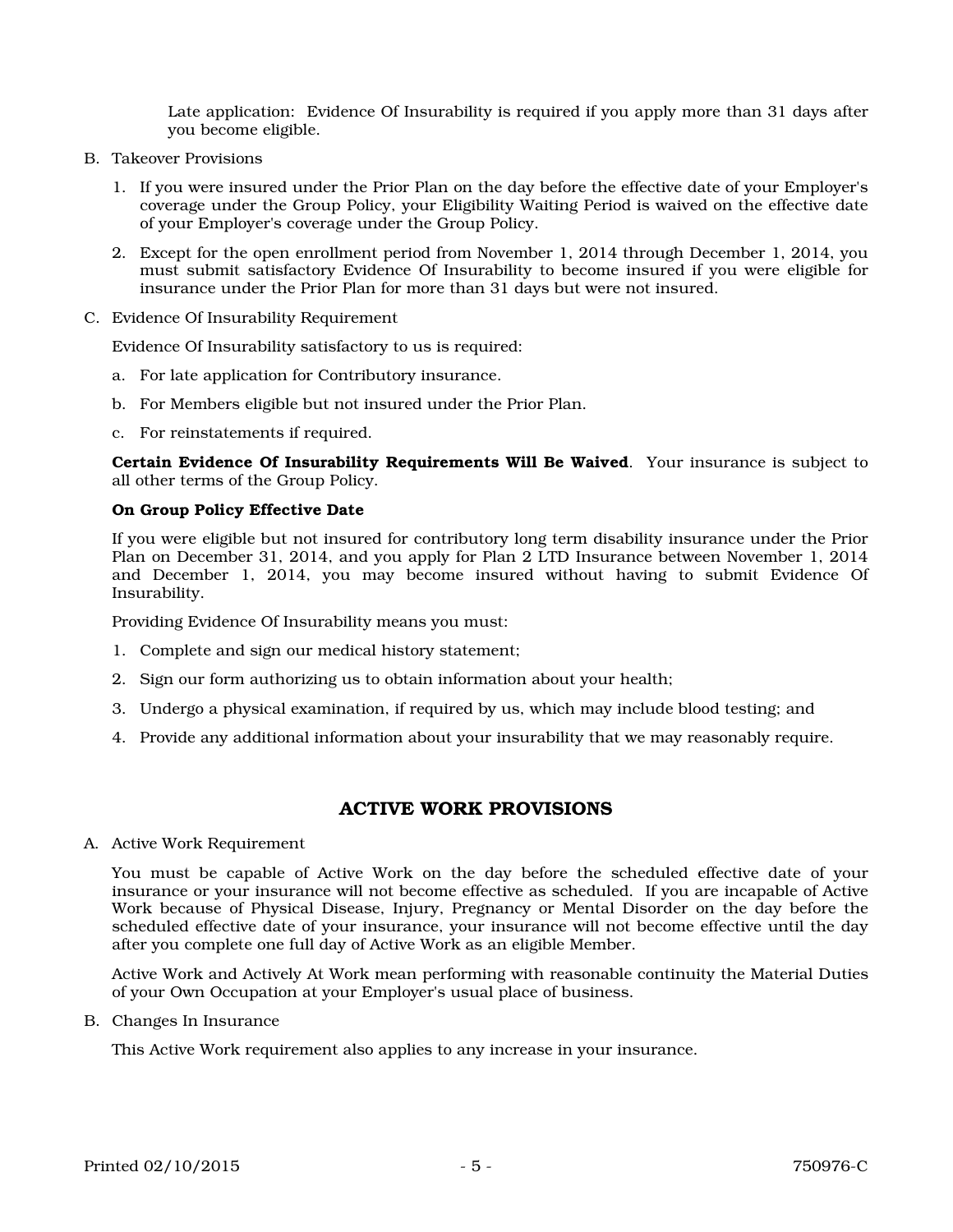### CONTINUITY OF COVERAGE

A. Waiver Of Active Work Requirement

If you were insured under the Prior Plan on the day before the effective date of your Employer's coverage under the Group Policy, you can become insured on the effective date of your Employer's coverage without meeting the Active Work requirement. See Active Work Provisions.

The LTD Benefit payable for a period of continuous Disability beginning before you meet the Active Work requirement will be:

- 1. The monthly benefit payable under the terms of the Group Policy; reduced by
- 2. Any benefits payable under the Prior Plan.

There is no Minimum LTD Benefit if there is a reduction by benefits payable under the Prior Plan.

B. Effect Of Preexisting Conditions

If your Disability is subject to the Preexisting Condition Exclusion, LTD Benefits will be payable if:

- 1. You were insured under the Prior Plan on the day before the effective date of your Employer's coverage under the Group Policy;
- 2. You became insured under the Group Policy when your insurance under the Prior Plan ceased;
- 3. You were continuously insured under the Group Policy from the effective date of your insurance under the Group Policy through the date you became Disabled from the Preexisting Condition; and
- 4. Benefits would have been payable under the Prior Plan if it had remained in force, taking into account the preexisting condition exclusion, if any, of the Prior Plan.

### WHEN YOUR INSURANCE ENDS

Your insurance ends automatically on the earliest of:

- 1. The date the last period ends for which a premium contribution was made for your insurance.
- 2. The date the Group Policy terminates.
- 3. The date your employment terminates.
- 4. The date you cease to be a Member. However, your insurance will be continued during the following periods when you are absent from Active Work, unless it ends under any of the above.
	- a. During the first 90 days of a temporary or indefinite administrative or involuntary leave of absence or sick leave, provided your Employer is paying you at least the same Predisability Earnings paid to you immediately before you ceased to be a Member. A period when you are absent from Active Work as part of a severance or other employment termination agreement is not a leave of absence, even if you are receiving the same Predisability Earnings.
	- b. During any other temporary Leave Of Absence approved by your Employer in advance and in writing, but not to exceed the applicable Leave Of Absence Period shown in the Coverage Features. A period of Disability is not a leave of absence.
	- c. During the Benefit Waiting Period.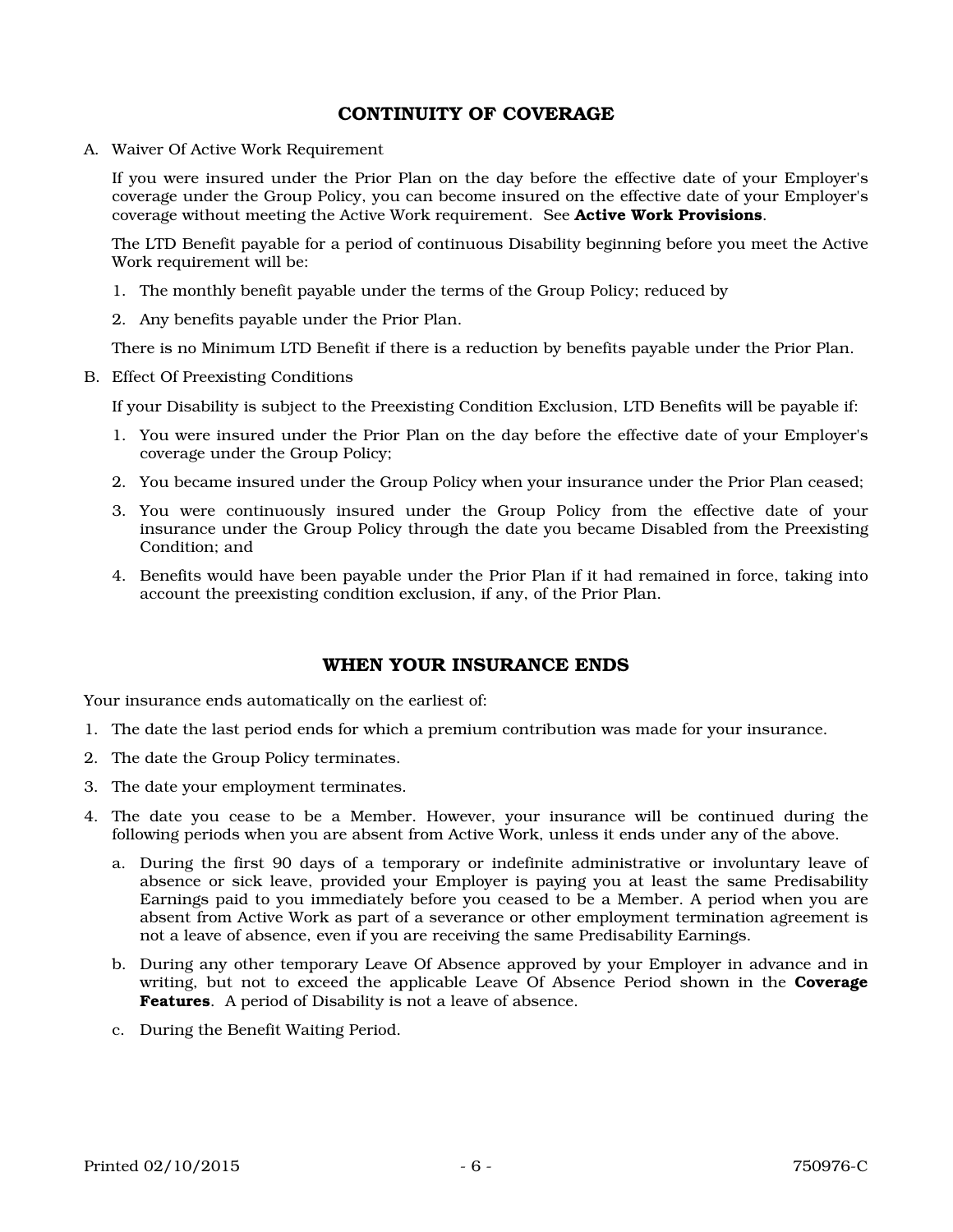### WAIVER OF PREMIUM

We will waive payment of premium for your insurance while LTD Benefits are payable.

### REINSTATEMENT OF INSURANCE

If your insurance ends, you may become insured again as a new Member. However, the following will apply:

- 1. If you cease to be a Member because of a covered Disability following the Benefit Waiting Period, your insurance will end; however, if you become a Member again immediately after LTD Benefits end, the Eligibility Waiting Period will be waived and, with respect to the condition(s) for which LTD Benefits were payable, the Preexisting Condition Exclusion will be applied as if your insurance had remained in effect during that period of Disability.
- 2. If your insurance ends because you cease to be a Member for any reason other than a covered Disability, and if you become a Member again within 90 days, the Eligibility Waiting Period will be waived.
- 3. If your insurance ends because you fail to make a required premium contribution, you must provide Evidence Of Insurability to become insured again.
- 4. If your insurance ends because you are on a federal or state-mandated family or medical leave of absence, and you become a Member again immediately following the period allowed, your insurance will be reinstated pursuant to the federal or state-mandated family or medical leave act or law.
- 5. The Preexisting Conditions Exclusion will be applied as if insurance had remained in effect in the following instances:
	- a. If you become insured again within 90 days.
	- b. If required by federal or state-mandated family or medical leave act or law and you become insured again immediately following the period allowed under the family or medical leave act or law.
- 6. In no event will insurance be retroactive.

### DEFINITION OF DISABILITY

You are Disabled if you meet the following definitions during the periods they apply:

- A. Own Occupation Definition Of Disability.
- B. Any Occupation Definition Of Disability.
- A. Own Occupation Definition Of Disability

During the Benefit Waiting Period and the Own Occupation Period you are required to be Disabled only from your Own Occupation.

You are Disabled from your Own Occupation if, as a result of Physical Disease, Injury, Pregnancy or Mental Disorder:

- 1. You are unable to perform with reasonable continuity the Material Duties of your Own Occupation; and
- 2. You suffer a loss of at least 20% in your Indexed Predisability Earnings when working in your Own Occupation.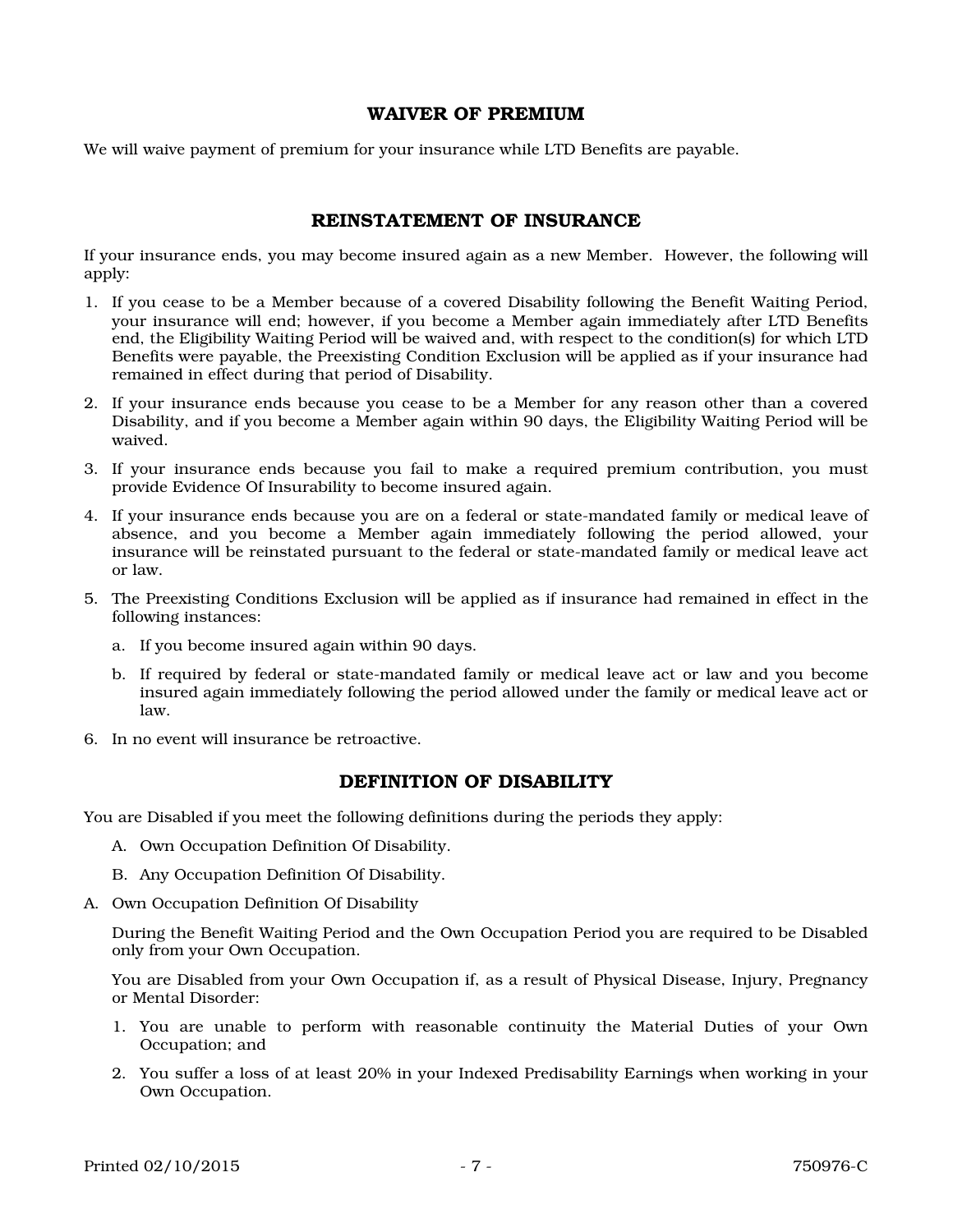Note: You are not Disabled merely because your right to perform your Own Occupation is restricted, including a restriction or loss of license.

During the Own Occupation Period you may work in another occupation while you meet the Own Occupation Definition Of Disability. However, you will no longer be Disabled when your Work Earnings from another occupation meet or exceed 80% of your Indexed Predisability Earnings. Your Work Earnings may be Deductible Income. See Return To Work Provisions and Deductible Income.

Own Occupation means any employment, business, trade, profession, calling or vocation that involves Material Duties of the same general character as the occupation you are regularly performing for your Employer when Disability begins. In determining your Own Occupation, we are not limited to looking at the way you perform your job for your Employer, but we may also look at the way the occupation is generally performed in the national economy. If your Own Occupation involves the rendering of professional services and you are required to have a professional or occupational license in order to work, your Own Occupation is as broad as the scope of your license.

Material Duties means the essential tasks, functions and operations, and the skills, abilities, knowledge, training and experience, generally required by employers from those engaged in a particular occupation that cannot be reasonably modified or omitted. In no event will we consider working an average of more than 40 hours per week to be a Material Duty.

B. Any Occupation Definition Of Disability

During the Any Occupation Period you are required to be Disabled from all occupations.

You are Disabled from all occupations if, as a result of Physical Disease, Injury, Pregnancy or Mental Disorder, you are unable to perform with reasonable continuity the Material Duties of Any Occupation.

Any Occupation means any occupation or employment which you are able to perform, whether due to education, training, or experience, which is available at one or more locations in the national economy and in which you can be expected to earn at least 80% of your Indexed Predisability Earnings within twelve months following your return to work, regardless of whether you are working in that or any other occupation.

Material Duties means the essential tasks, functions and operations, and the skills, abilities, knowledge, training and experience, generally required by employers from those engaged in a particular occupation that cannot be reasonably modified or omitted. In no event will we consider working an average of more than 40 hours per week to be a Material Duty.

Your Own Occupation Period and Any Occupation Period are shown in the **Coverage Features**.

### RETURN TO WORK PROVISIONS

A. Return To Work Incentive

You may serve your Benefit Waiting Period while working if you meet the Own Occupation Definition Of Disability.

You are eligible for the Return To Work Incentive on the first day you work after the Benefit Waiting Period if LTD Benefits are payable on that date. The Return To Work Incentive changes 12 months after that date, as follows:

- 1. During the first 12 months, your Work Earnings will be Deductible Income as determined in a., b. and c:
	- a. Determine the amount of your LTD Benefit as if there were no Deductible Income, and add your Work Earnings to that amount.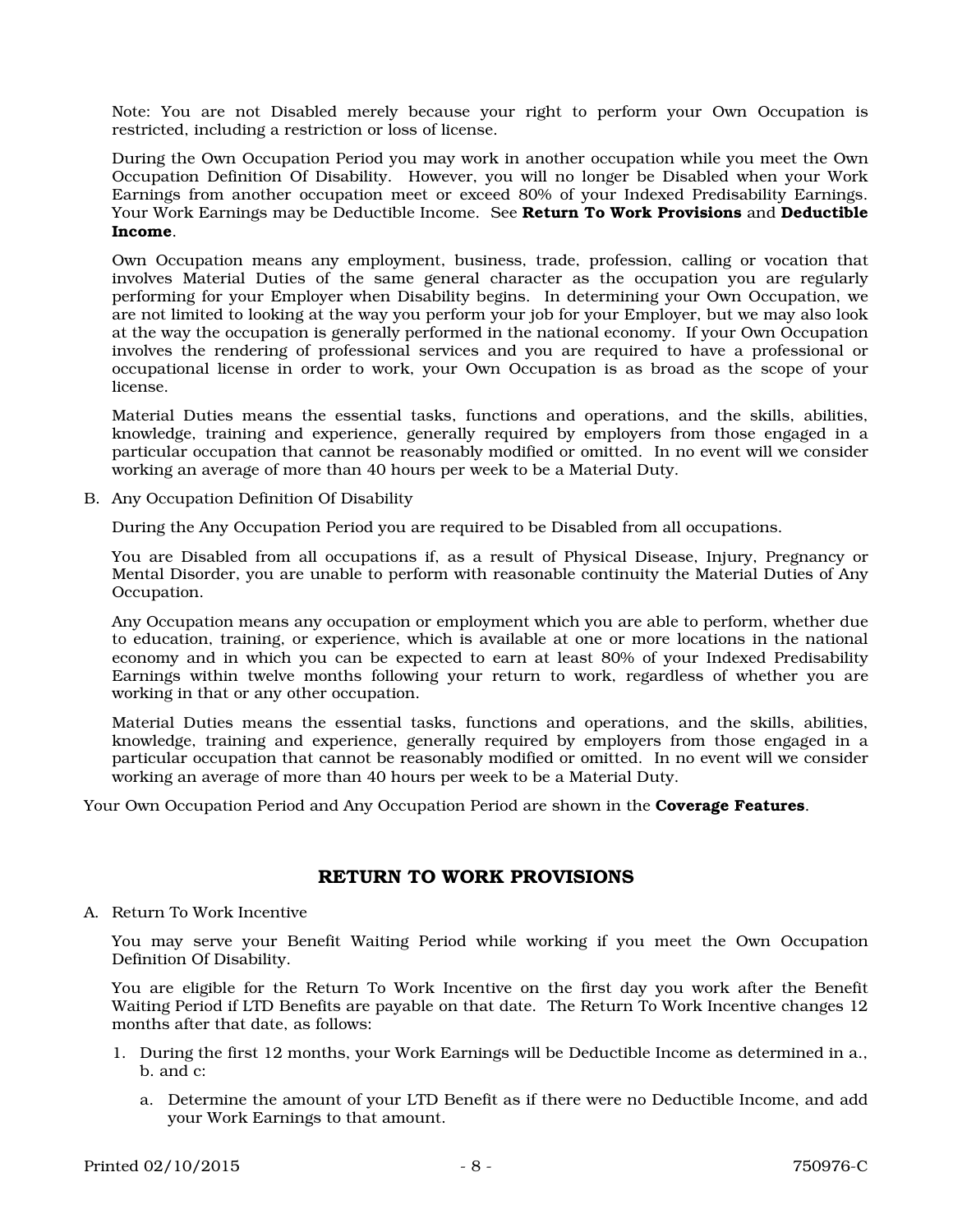- b. Determine 100% of your Indexed Predisability Earnings.
- c. If a. is greater than b., the difference will be Deductible Income.
- 2. After those first 12 months, you will remain eligible for LTD Benefits while you are working if you meet one of the definitions of Disability. Your Work Earnings will not be deducted from your LTD Benefit. Instead, they will be used to calculate your LTD Proportionate Benefit. It is determined as follows:
	- a. Determine your LTD Benefit.
	- b. Multiply it by your Loss Of Earnings, and
	- c. Divide the result by your Indexed Predisability Earnings.

The LTD Proportionate Benefit is paid in lieu of your LTD Benefit.

Loss Of Earnings means your Indexed Predisability Earnings minus your Work Earnings.

B. Work Earnings Definition

Work Earnings means your gross monthly earnings from work you perform while Disabled, plus the earnings you could receive if you worked as much as you are able to, considering your Disability, in work that is reasonably available:

- a. In your Own Occupation during the Own Occupation Period; and
- b. In Any Occupation during the Any Occupation Period.

Work Earnings includes earnings from your Employer, any other employer, or self-employment, and any sick pay, vacation pay, annual or personal leave pay or other salary continuation earned or accrued while working.

Earnings from work you perform will be included in Work Earnings when you have the right to receive them. If you are paid in a lump sum or on a basis other than monthly, we will prorate your Work Earnings over the period of time to which they apply. If no period of time is stated, we will use a reasonable one.

In determining your Work Earnings we:

- 1. Will use the financial accounting method you use for income tax purposes, if you use that method on a consistent basis.
- 2. Will not be limited to the taxable income you report to the Internal Revenue Service.
- 3. May ignore expenses under section 179 of the IRC as a deduction from your gross earnings.
- 4. May ignore depreciation as a deduction from your gross earnings.
- 5. May adjust the financial information you give us in order to clearly reflect your Work Earnings.

If we determine that your earnings vary substantially from month to month, we may determine your Work Earnings by averaging your earnings over the most recent three-month period. During the Own Occupation Period you will no longer be Disabled when your average Work Earnings over the last three months exceed 80% of your Indexed Predisability Earnings. During the Any Occupation Period you will no longer be Disabled when your average Work Earnings over the last three months exceed 80% of your Indexed Predisability Earnings.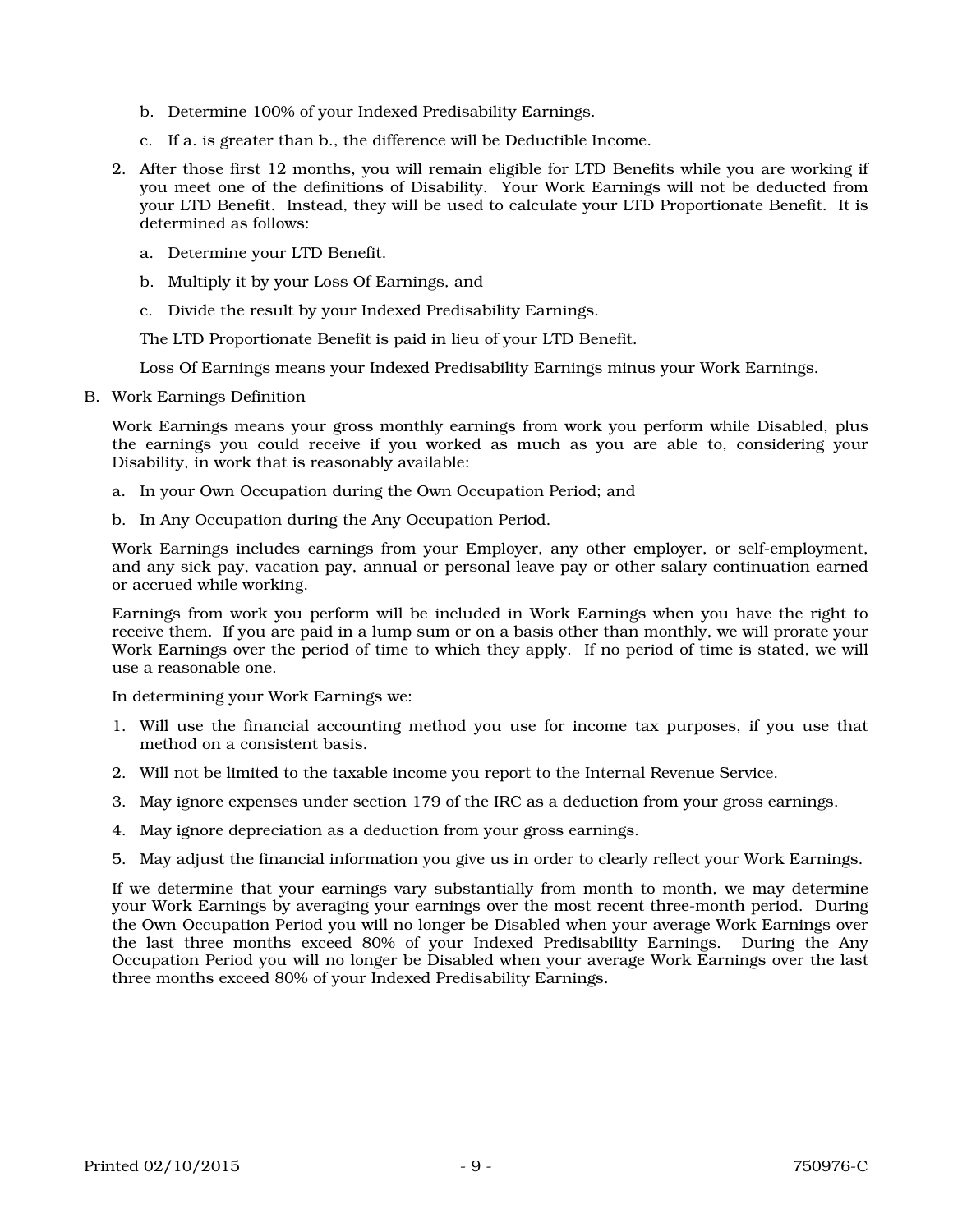### REASONABLE ACCOMMODATION EXPENSE BENEFIT

If you return to work in any occupation for any employer, not including self-employment, as a result of a reasonable accommodation made by such employer, we will pay that employer a Reasonable Accommodation Expense Benefit of up to \$25,000, but not to exceed the expenses incurred.

The Reasonable Accommodation Expense Benefit is payable only if the reasonable accommodation is approved by us in writing prior to its implementation.

#### REHABILITATION PLAN PROVISION

While you are Disabled you may qualify to participate in a Rehabilitation Plan. Rehabilitation Plan means a written plan, program or course of vocational training or education that is intended to prepare you to return to work.

To participate in a Rehabilitation Plan you must apply on our forms or in a letter to us. The terms, conditions and objectives of the plan must be accepted by you and approved by us in advance. We have the sole discretion to approve your Rehabilitation Plan.

While you are participating in an approved Rehabilitation Plan, your LTD Benefit will be increased by 10% of your Predisability Earnings. Your LTD Benefit may not exceed the Maximum LTD Benefit shown in the **Coverage Features** as a result of this increase.

An approved Rehabilitation Plan may include our payment of some or all of the expenses you incur in connection with the plan, including:

- a. Training and education expenses.
- b. Family care expenses.
- c. Job-related expenses.
- d. Job search expenses.

### TEMPORARY RECOVERY

You may temporarily recover from your Disability and then become Disabled again from the same cause or causes without having to serve a new Benefit Waiting Period. Temporary Recovery means you cease to be Disabled for no longer than the applicable Allowable Period. See Definition Of Disability.

- A. Allowable Periods
	- 1. During the Benefit Waiting Period: a total of 90 days of recovery.
	- 2. During the Maximum Benefit Period: 180 days for each period of recovery.
- B. Effect Of Temporary Recovery

If your Temporary Recovery does not exceed the Allowable Periods, the following will apply.

- 1. The Predisability Earnings used to determine your LTD Benefit will not change.
- 2. The period of Temporary Recovery will not count toward your Benefit Waiting Period, your Maximum Benefit Period or your Own Occupation Period.
- 3. No LTD Benefits will be payable for the period of Temporary Recovery.
- 4. No LTD Benefits will be payable after benefits become payable to you under any other disability insurance plan under which you become insured during your period of Temporary Recovery.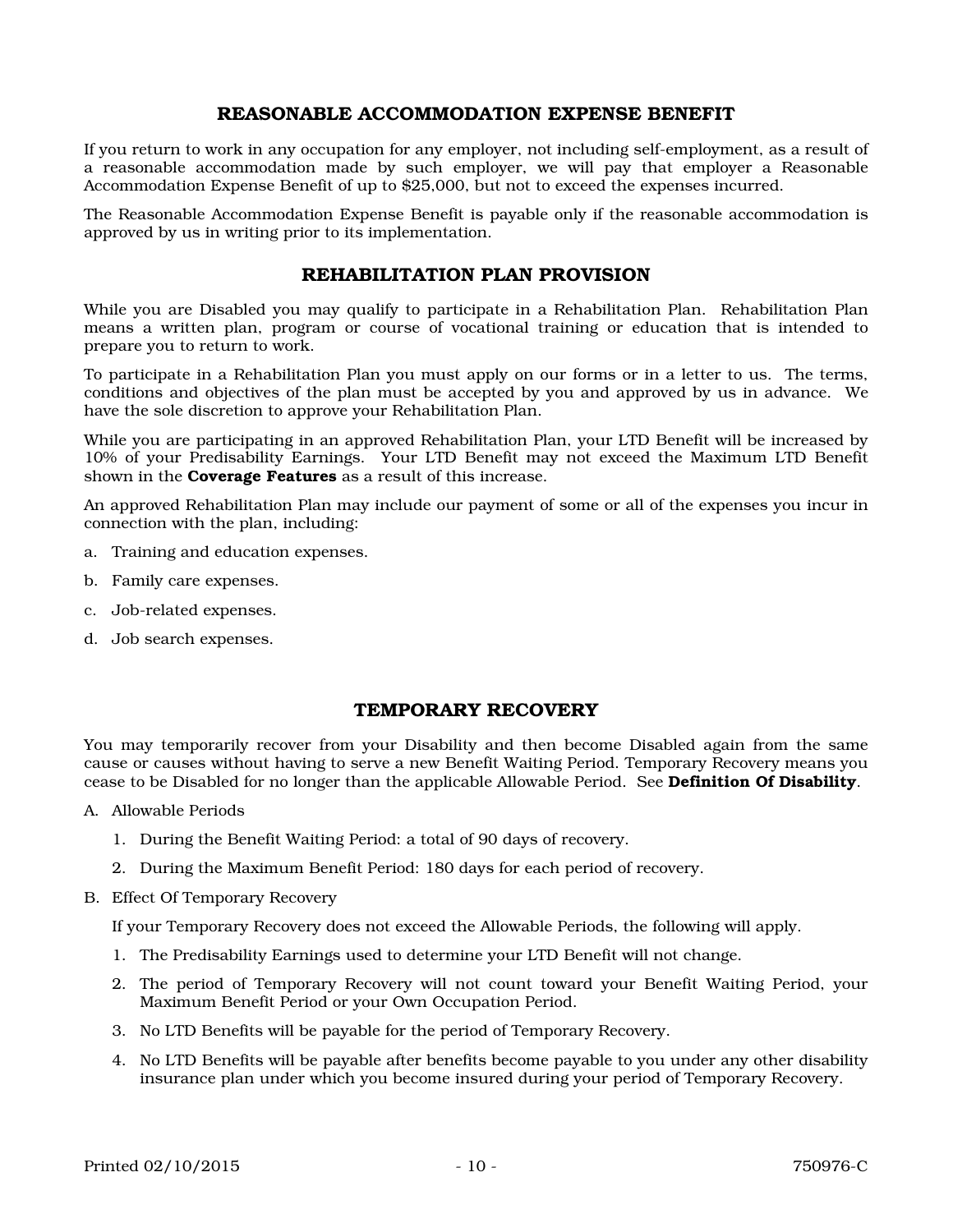5. Except as stated above, the provisions of the Group Policy will be applied as if there had been no interruption of your Disability.

## WHEN LTD BENEFITS END

Your LTD Benefits end automatically on the earliest of:

- 1. The date you are no longer Disabled.
- 2. The date your Maximum Benefit Period ends.
- 3. The date you die.
- 4. The date benefits become payable under any other LTD plan under which you become insured through employment during a period of Temporary Recovery.
- 5. The date you fail to provide proof of continued Disability and entitlement to LTD Benefits.

### PREDISABILITY EARNINGS

Your Predisability Earnings will be based on your earnings in effect on your last full day of Active Work. Any subsequent change in your earnings after that last full day of Active Work will not affect your Predisability Earnings.

Predisability Earnings means your monthly rate of earnings from your Employer, including:

- 1. Contributions you make through a salary reduction agreement with your Employer to:
	- a. An Internal Revenue Code (IRC) Section  $401(k)$ ,  $403(k)$ ,  $408(k)$ ,  $408(p)$ , or  $457$  deferred compensation arrangement; or
	- b. An executive nonqualified deferred compensation arrangement.
- 2. Amounts contributed to your fringe benefits according to a salary reduction agreement under an IRC Section 125 plan.

Predisability Earnings does not include:

- 1. Bonuses.
- 2. Commissions.
- 3. Overtime pay.
- 4. Shift differential pay.
- 5. Stock options or stock bonuses.
- 6. Your Employer's contributions on your behalf to any deferred compensation arrangement or pension plan.
- 7. Any other extra compensation.

If you are paid on an annual salary basis, your monthly rate of earnings is one-twelfth (1/12th) of your annualized salary.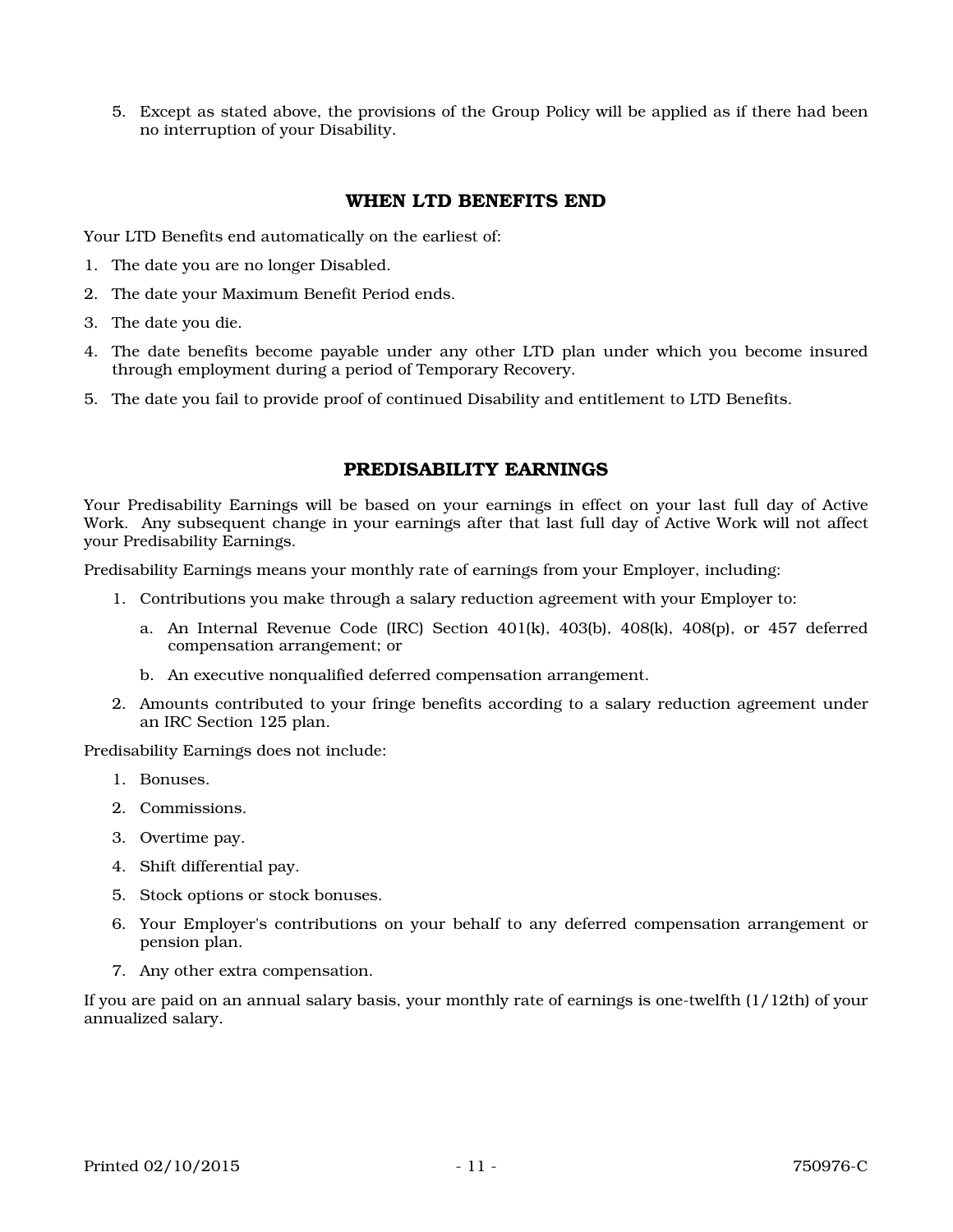If you are paid hourly, your monthly rate of earnings is based on your hourly pay rate multiplied by the number of hours you are regularly scheduled to work per month, but not more than 173 hours. If you do not have regular work hours, your monthly rate of earnings is based on the average number of hours you worked per month during the preceding 12 calendar months (or during your period of employment if less than 12 months), but not more than 173 hours.

### DEDUCTIBLE INCOME

Subject to **Exceptions To Deductible Income**, Deductible Income means:

- 1. Your Work Earnings, as described in the Return To Work Provisions.
- 2. Any amount you receive or are eligible to receive because of your disability, including amounts for partial or total disability, whether permanent, temporary, or vocational, under any of the following:
	- a. A workers' compensation law;
	- b. The Jones Act;
	- c. Maritime Doctrine of Maintenance, Wages, or Cure;
	- d. Longshoremen's and Harbor Worker's Act; or
	- e. Any similar act or law.
- 3. Any amount you, your spouse, or your child under age 18 receive or are eligible to receive because of your disability or retirement under:
	- a. The Federal Social Security Act;
	- b. The Canada Pension Plan;
	- c. The Quebec Pension Plan;
	- d. The Railroad Retirement Act; or
	- e. Any similar plan or act.

Full offset: Both the primary benefit (the benefit awarded to you) and dependents benefit are Deductible Income.

Benefits your spouse or a child receives or are eligible to receive because of your disability are Deductible Income regardless of marital status, custody, or place of residence. The term "child" has the meaning given in the applicable plan or act.

- 4. Any amount you receive or are eligible to receive because of your disability under any state disability income benefit law or similar law.
- 5. Any amount you receive or are eligible to receive because of your disability under another group insurance coverage.
- 6. Any earnings or compensation included in Predisability Earnings which you receive or are eligible to receive while LTD Benefits are payable.
- 7. Any amount you receive or are eligible to receive under any unemployment compensation law or similar act or law.
- 8. Any amount you receive or are eligible to receive from or on behalf of a third party because of your disability, whether by judgment, settlement or other method. If you notify us before filing suit or settling your claim against such third party, the amount used as Deductible Income will be reduced by a pro rata share of your costs of recovery, including reasonable attorney fees.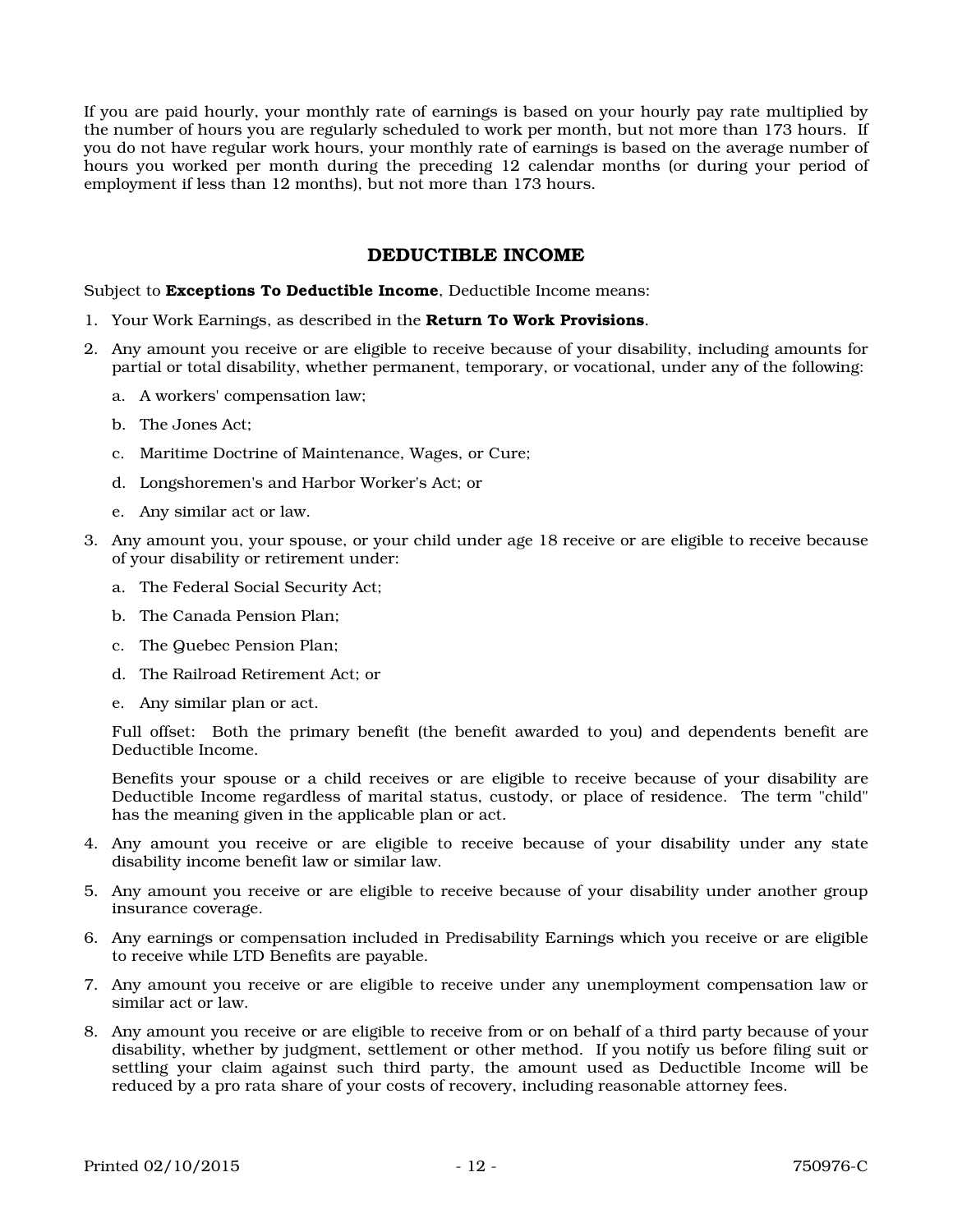9. Any amount you receive by compromise, settlement, or other method as a result of a claim for any of the above, whether disputed or undisputed.

### EXCEPTIONS TO DEDUCTIBLE INCOME

Deductible Income does not include:

- 1. Any cost of living increase in any Deductible Income other than Work Earnings, if the increase becomes effective while you are Disabled and while you are eligible for the Deductible Income.
- 2. Reimbursement for hospital, medical, or surgical expense.
- 3. Reasonable attorneys fees incurred in connection with a claim for Deductible Income.
- 4. Benefits from any individual disability insurance policy.
- 5. Early retirement benefits under the Federal Social Security Act which are not actually received.
- 6. Group credit or mortgage disability insurance benefits.
- 7. Accelerated death benefits paid under a life insurance policy.
- 8. Benefits from the following:
	- a. Profit sharing plan.
	- b. Thrift or savings plan.
	- c. Deferred compensation plan.
	- d. Plan under IRC Section 401(k), 403(b), 408(k), 408(p), or 457.
	- e. Individual Retirement Account (IRA).
	- f. Stock ownership plan.
	- g. Keogh (HR-10) plan.
	- h. APERS or ARTRS.

### RULES FOR DEDUCTIBLE INCOME

A. Monthly Equivalents

Each month we will determine your LTD Benefit using the Deductible Income for the same monthly period, even if you actually receive the Deductible Income in another month.

If you are paid Deductible Income in a lump sum or by a method other than monthly, we will determine your LTD Benefit using a prorated amount. We will use the period of time to which the Deductible Income applies. If no period of time is stated, we will use a reasonable one.

B. Your Duty To Pursue Deductible Income

You must pursue Deductible Income for which you may be eligible. We may ask for written documentation of your pursuit of Deductible Income. You must provide it within 60 days after we mail you our request. Otherwise, we may reduce your LTD Benefits by the amount we estimate you would be eligible to receive upon proper pursuit of the Deductible Income.

C. Pending Deductible Income

We will not deduct pending Deductible Income until it becomes payable. You must notify us of the amount of the Deductible Income when it is approved. You must repay us for the resulting overpayment of your claim.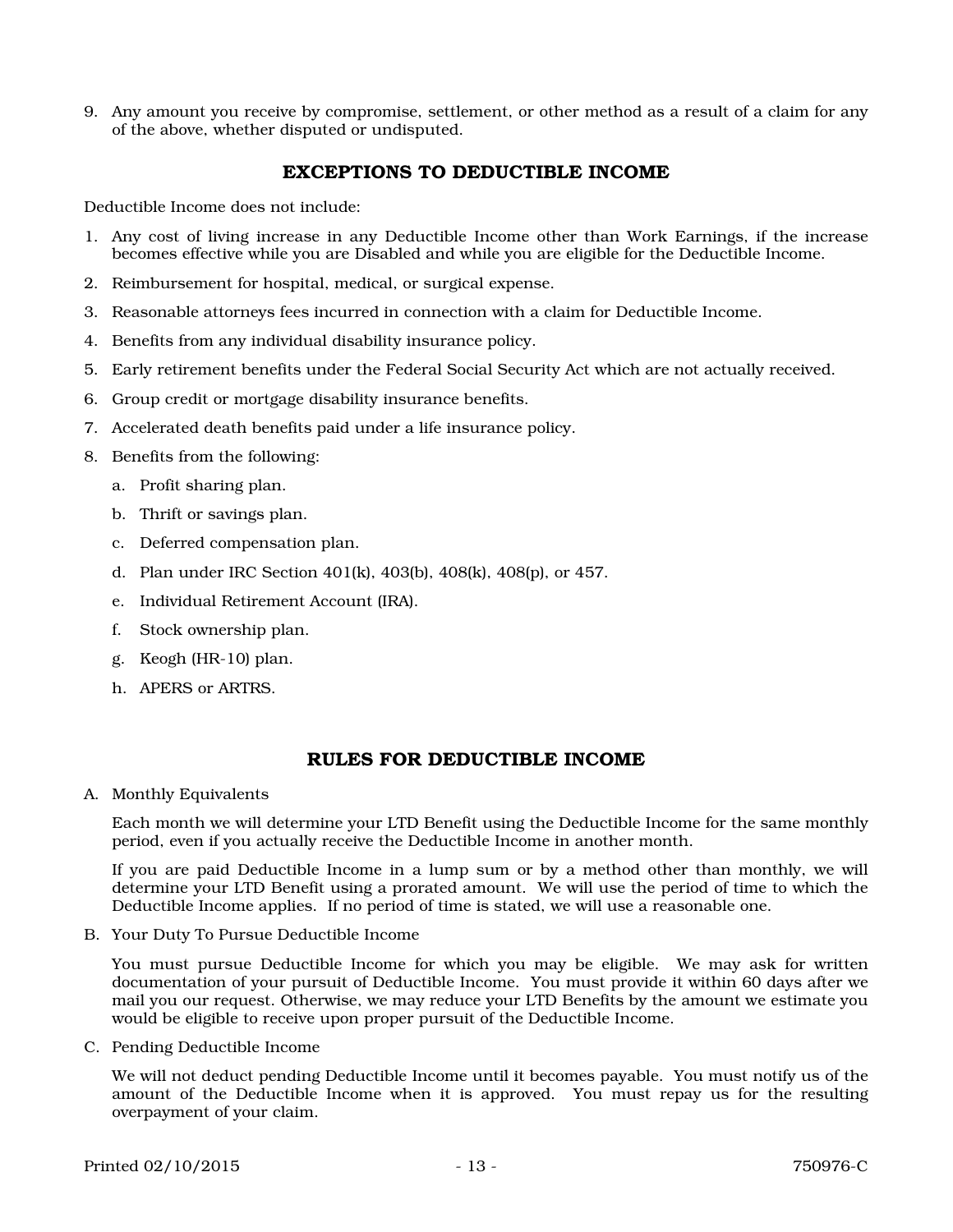#### D. Overpayment Of Claim

We will notify you of the amount of any overpayment of your claim under any group disability insurance policy issued by us. You must immediately repay us. You will not receive any LTD Benefits until we have been repaid in full. In the meantime, any LTD Benefits paid, including the Minimum LTD Benefit, will be applied to reduce the amount of the overpayment. We may charge you interest at the legal rate for any overpayment which is not repaid within 30 days after we first mail you notice of the amount of the overpayment.

#### SUBROGATION

If LTD Benefits are paid or payable to you under the Group Policy as the result of any act or omission of a third party, we will be subrogated to all rights of recovery you may have in respect to such act or omission. You must execute and deliver to us such instruments and papers as may be required and do whatever else is needed to secure such rights. You must avoid doing anything that would prejudice our rights of subrogation.

If you notify us before filing suit or settling your claim against such third party, the amount to which we are subrogated will be reduced by a pro rata share of your costs of recovery, including reasonable attorney fees. If suit or action is filed, we may record a notice of payments of LTD Benefits, and such notice shall constitute a lien on any judgment recovered.

If you or your legal representative fail to bring suit or action promptly against such third party, we may institute such suit or action in our name or in your name. We are entitled to retain from any judgment recovered the amount of LTD Benefits paid or to be paid to you or on your behalf, together with our costs of recovery, including attorney fees. The remainder of such recovery, if any, shall be paid to you or as the court may direct.

### SURVIVORS BENEFIT

If you die while LTD Benefits are payable, and on the date you die you have been continuously Disabled for at least 180 days, we will pay a Survivors Benefit according to 1 through 4 below.

- 1. The Survivors Benefit is the amount of the last LTD Benefit paid to you and will be paid for up to 12 months after your death.
- 2. The Survivors Benefit will first be applied to reduce any overpayment of your claim.
- 3. The Survivors Benefit will be paid at our option to any one or more of the following:
	- a. Your surviving spouse;
	- b. Your surviving unmarried children, including adopted children, under age 26;
	- c. Your surviving spouse's unmarried children, including adopted children, under age 26; or
	- d. Any person providing the care and support of any person listed in a., b., or c. above.
- 4. No Survivors Benefit will be paid if you are not survived by any person listed in a., b., or c. above.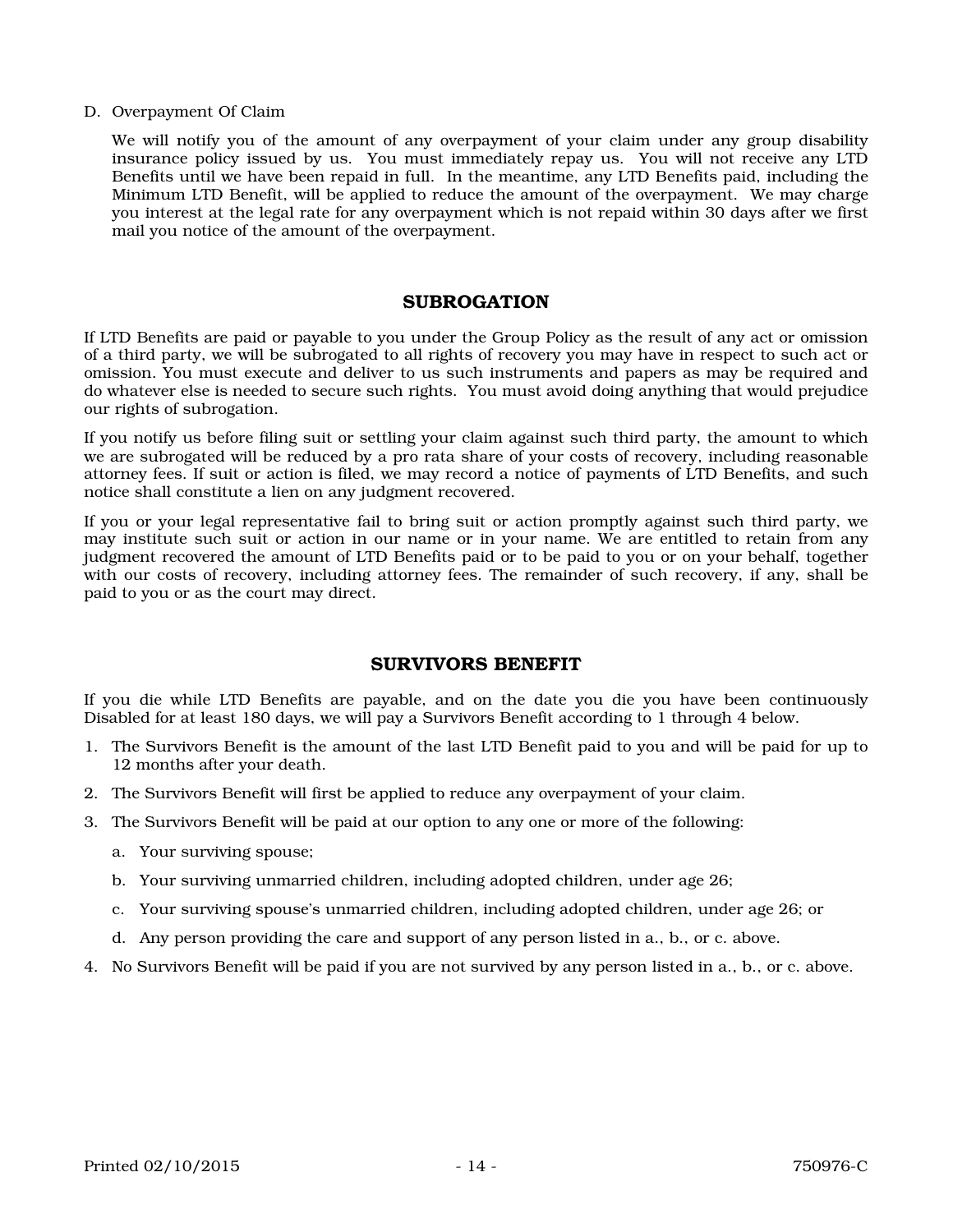### CONVERSION OF INSURANCE

Conversion Of Insurance Benefit

When your insurance ends, you may buy LTD conversion insurance if you meet 1 through 5 below.

- 1. Your insurance ends for a reason other than:
	- a. Termination or amendment of the Group Policy;
	- b. Your failure to make a required premium contribution; or
	- c. Your retirement.
- 2. You were continuously insured under your Employer's long term disability insurance plan for at least one year as of the date your insurance ended.
- 3. You are not Disabled on the date your insurance ends.
- 4. You are a citizen or resident of the United States or Canada.
- 5. You must apply in writing and pay the first premium to us within 31 days after your insurance ends.

The maximum LTD conversion insurance benefit you may select is the smallest of:

- 1. \$4,000 (however, if you provide satisfactory Evidence Of Insurability, this upper limit is \$8,000);
- 2. 60% of your insured Predisability Earnings on the date your insurance ended; and
- 3. The LTD Benefit payable if you had become Disabled on the day before your insurance ended and you had no Deductible Income.

The maximum LTD conversion insurance benefit is reduced by deductible income. The certificate we will issue to you when your LTD conversion insurance becomes effective will contain other provisions which will also differ from the Group Policy.

### BENEFITS AFTER INSURANCE ENDS OR IS CHANGED

During each period of continuous Disability, we will pay LTD Benefits according to the terms of the Group Policy in effect on the date you become Disabled. Your right to receive LTD Benefits will not be affected by:

- 1. Any amendment to the Group Policy that is effective after you become Disabled.
- 2. Termination of the Group Policy after you become Disabled.

### EFFECT OF NEW DISABILITY

If a period of Disability is extended by a new cause while LTD Benefits are payable, LTD Benefits will continue while you remain Disabled. However, 1 and 2 apply.

- 1. LTD Benefits will not continue beyond the end of the original Maximum Benefit Period.
- 2. The Disabilities Excluded From Coverage, Disabilities Subject To Limited Pay Periods, and Limitations sections will apply to the new cause of Disability.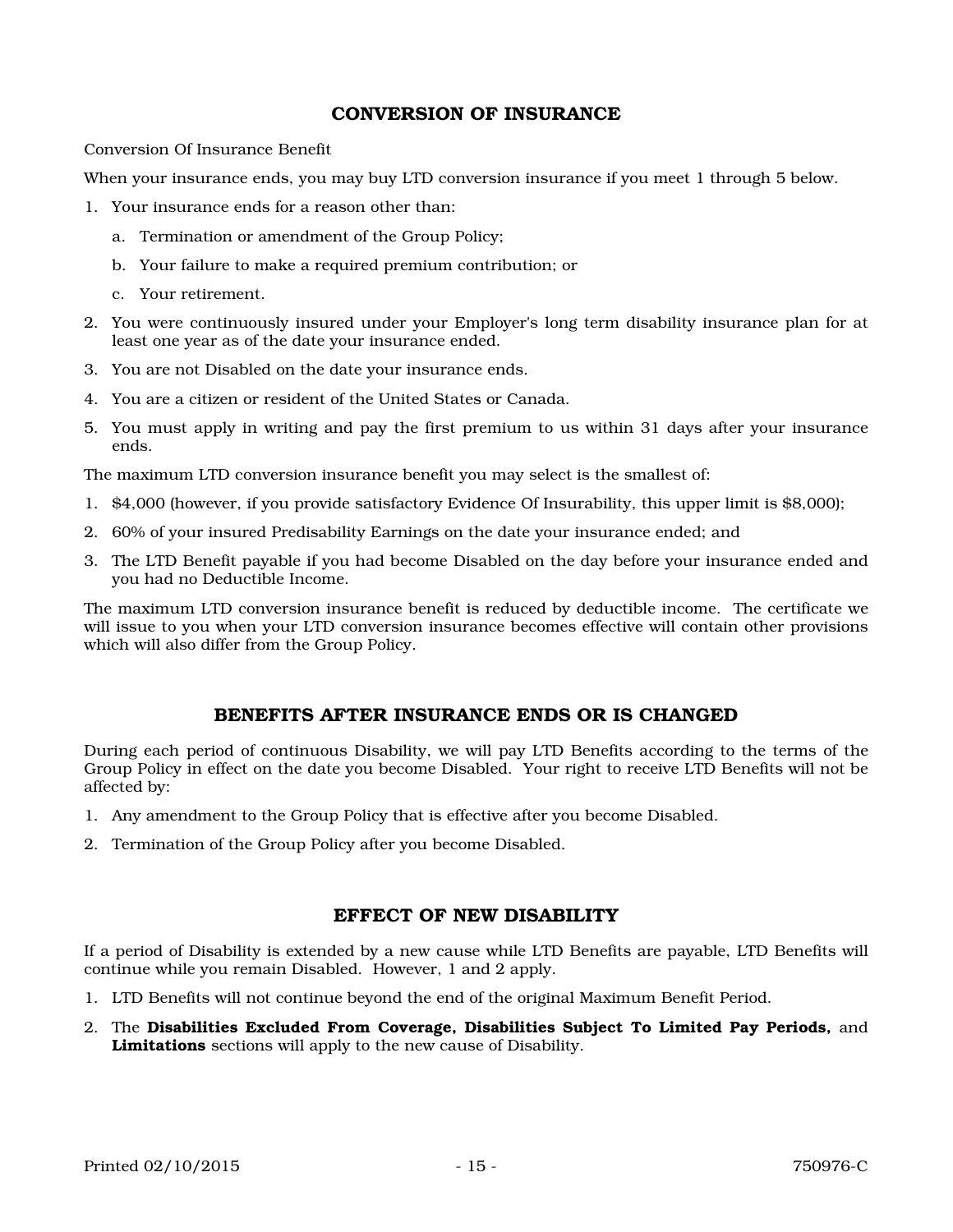### DISABILITIES EXCLUDED FROM COVERAGE

#### A. War

You are not covered for a Disability caused or contributed to by War or any act of War. War means declared or undeclared war, whether civil or international, and any substantial armed conflict between organized forces of a military nature.

B. Intentionally Self-Inflicted Injury

You are not covered for a Disability caused or contributed to by an intentionally self-inflicted Injury, while sane or insane.

C. Preexisting Condition

Note: For Class 2, a separate Preexisting Condition exclusion applies for Plan 1 and Plan 2.

1. Definition

Preexisting Condition means a mental or physical condition whether or not diagnosed or misdiagnosed:

- a. For which you have done any of the following:
	- i. Consulted a physician or other licensed medical professional;
	- ii. Received medical treatment, services or advice;
	- iii. Undergone diagnostic procedures, including self-administered procedures;
	- iv. Taken prescribed drugs or medications;
- b. Which, as a result of any medical examination, including routine examination, was discovered or suspected;

For Classes 1 and 3: at any time during the 90-day period just before your insurance becomes effective.

For Class 2:

with respect to Plan 1, at any time during the 90-day period just before your insurance becomes effective under Plan 1;

with respect to Plan 2, at any time during the 90-day period just before your insurance becomes effective under Plan 2.

2. Exclusion

Classes 1 and 3:

You are not covered for a Disability caused or contributed to by a Preexisting Condition or medical or surgical treatment of a Preexisting Condition unless, on the date you become Disabled, you:

- a. Have been continuously insured under the Group Policy for 12 months; and
- b. Have been Actively At Work for at least one full day after the end of that 12 months.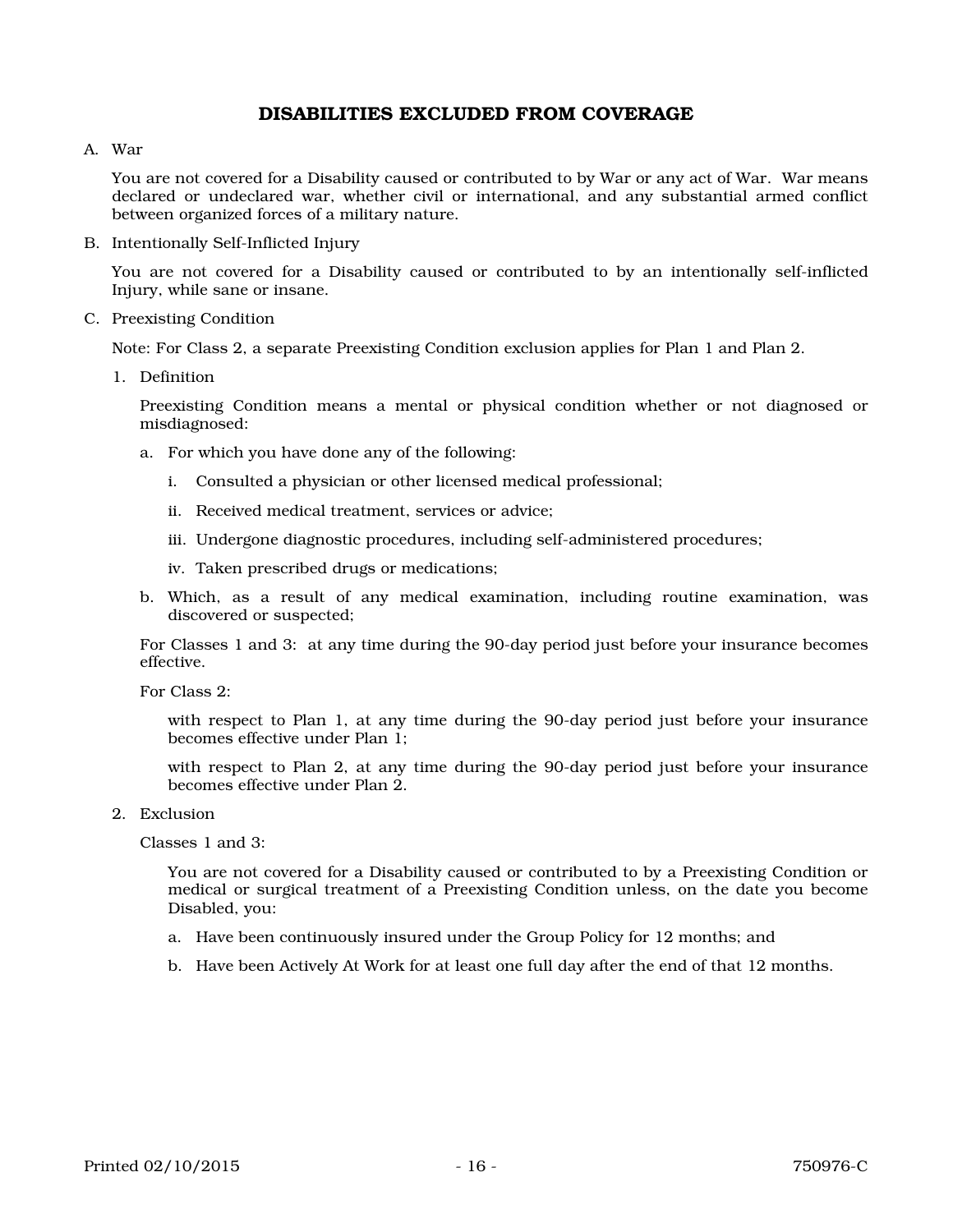Class 2:

With respect to Plan 1, you are not covered for a Disability caused or contributed to by a Preexisting Condition or medical or surgical treatment of a Preexisting Condition unless, on the date you become Disabled, you (a) have been continuously insured under Plan 1 of the Group Policy for 12 months, and (b) have been Actively At Work for at least one full day after the end of that 12 months.

With respect to Plan 2, you are not covered for a Disability caused or contributed to by a Preexisting Condition or medical or surgical treatment of a Preexisting Condition unless, on the date you become Disabled, you (a) have been continuously insured under Plan 2 of the Group Policy for 12 months, and (b) have been Actively At Work for at least one full day after the end of that 12 months.

D. Loss Of License Or Certification

You are not covered for a Disability caused or contributed to by the loss of your professional license, occupational license or certification.

E. Violent Or Criminal Conduct

You are not covered for a Disability caused or contributed to by your committing or attempting to commit an assault or felony, or actively participating in a violent disorder or riot. Actively participating does not include being at the scene of a violent disorder or riot while performing your official duties.

# DISABILITIES SUBJECT TO LIMITED PAY PERIODS

A. Mental Disorders

Payment of LTD Benefits is limited to 24 months during your entire lifetime for a Disability caused or contributed to by Mental Disorders, or medical or surgical treatment of Mental Disorders.

Notwithstanding the **Temporary Recovery** provision, this limitation will not apply:

- 1. While you are continuously confined in a Hospital, if you are confined solely because of a Mental Disorder at the end of the 24 months. Additionally, if you remain Disabled when confinement ends, LTD Benefits may be paid for a recovery period of up to 90 days. If your Disability continues and you become re-confined in a Hospital during the 90 day recovery period for at least 14 consecutive days solely because of a Mental Disorder, benefits will be paid for the period of confinement and for another recovery period up to 90 more days, provided you remain Disabled.
- 2. If your Disability continues and you become confined in a Hospital solely because of a Mental Disorder for at least 14 consecutive days after the end of the 24 month limited pay period, LTD benefits will be paid for the period of confinement, provided you remain Disabled.

In no event will LTD Benefits be payable after the end of the Maximum Benefit Period.

Mental Disorder means any mental, emotional, behavioral, psychological, personality, cognitive, mood or stress-related abnormality, disorder, disturbance, dysfunction or syndrome, regardless of cause (including any biological or biochemical disorder or imbalance of the brain) or the presence of physical symptoms. Mental Disorder includes, but is not limited to, bipolar affective disorder, organic brain syndrome, schizophrenia, psychotic illness, manic depressive illness, depression and depressive disorders, anxiety and anxiety disorders.

Hospital means a legally operated hospital providing full-time medical care and treatment under the direction of a full-time staff of licensed physicians. Rest homes, nursing homes, convalescent homes, homes for the aged, and facilities primarily affording custodial, educational, or rehabilitative care are not Hospitals.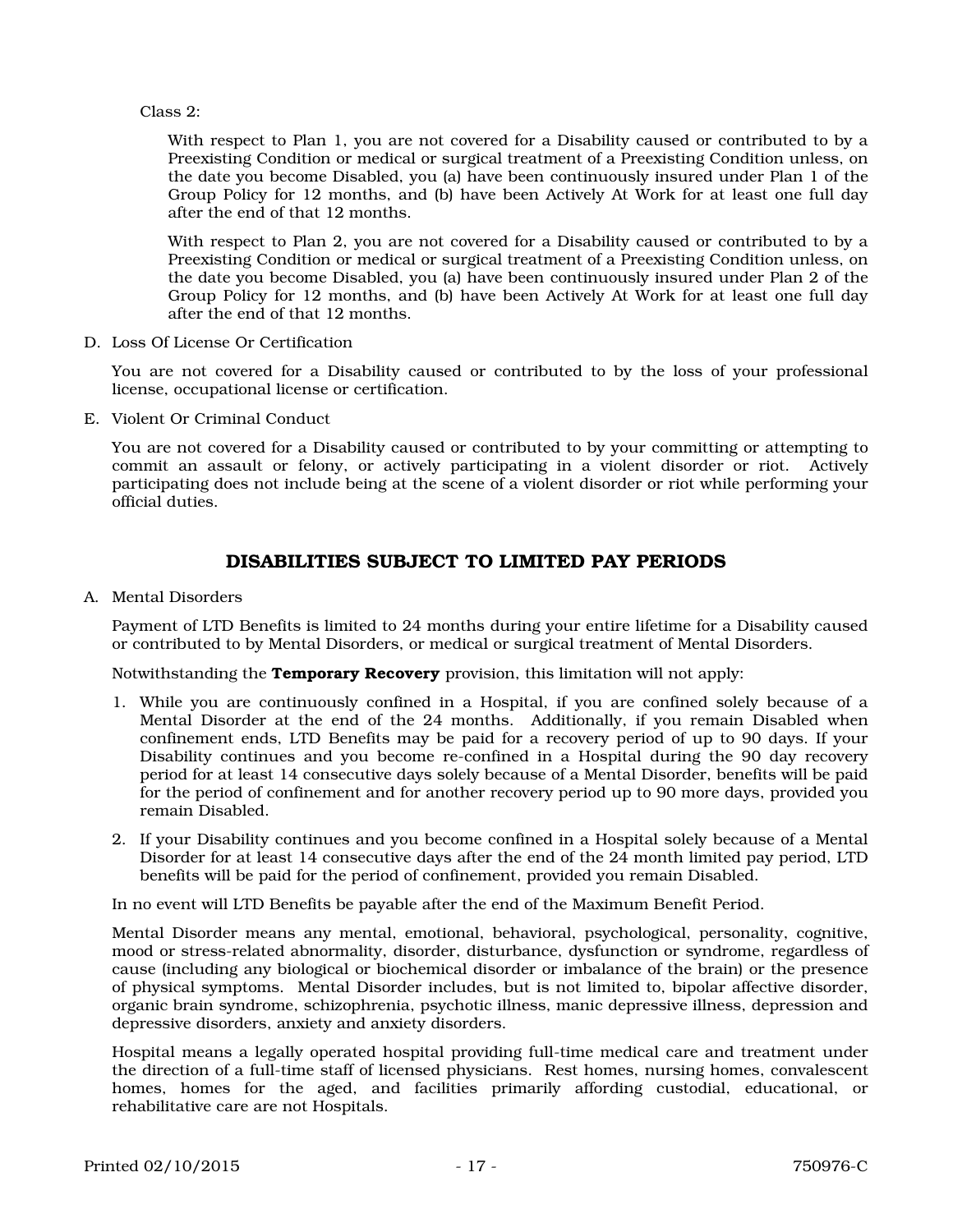- B. Rules For Disabilities Subject To Limited Pay Periods
	- 1. If you are Disabled as a result of a Mental Disorder or any Physical Disease or Injury for which payment of LTD Benefits is subject to a limited pay period, and at the same time are Disabled as a result of a Physical Disease, Injury, or Pregnancy that is not subject to such limitation, LTD Benefits will be payable first for conditions that are subject to the limitation.
	- 2. No LTD Benefits will be payable after the end of the limited pay period, unless on that date you continue to be Disabled as a result of a Physical Disease, Injury, or Pregnancy for which payment of LTD Benefits is not limited.

### LIMITATIONS

A. Care Of A Physician

You must be under the ongoing care of a Physician in the appropriate specialty as determined by us during the Benefit Waiting Period. No LTD Benefits will be paid for any period of Disability when you are not under the ongoing care of a Physician in the appropriate specialty as determined by us.

B. Rehabilitation Program

No LTD Benefits will be paid for any period of Disability when you are not participating in good faith in a plan, program or course of medical treatment or vocational training or education approved by us unless your Disability prevents you from participating.

C. Foreign Residency

Payment of LTD Benefits is limited to 12 months for each period of continuous Disability while you reside outside of the United States or Canada.

D. Imprisonment

No LTD Benefits will be paid for any period of Disability when you are confined for any reason in a penal or correctional institution.

### CLAIMS

A. Filing A Claim

Claims should be filed on our forms. If we do not provide our forms within 15 days after they are requested, you may submit your claim in a letter to us. The letter should include the date disability began, and the cause and nature of the disability.

B. Time Limits On Filing Proof Of Loss

You must give us Proof Of Loss within 90 days after the end of the Benefit Waiting Period. If you cannot do so, you must give it to us as soon as reasonably possible, but not later than one year after that 90-day period. If Proof Of Loss is filed outside these time limits, your claim will be denied. These limits will not apply while you lack legal capacity.

C. Proof Of Loss

Proof Of Loss means written proof that you are Disabled and entitled to LTD Benefits. Proof Of Loss must be provided at your expense.

For claims of Disability due to conditions other than Mental Disorders, we may require proof of physical impairment that results from anatomical or physiological abnormalities which are demonstrable by medically acceptable clinical and laboratory diagnostic techniques.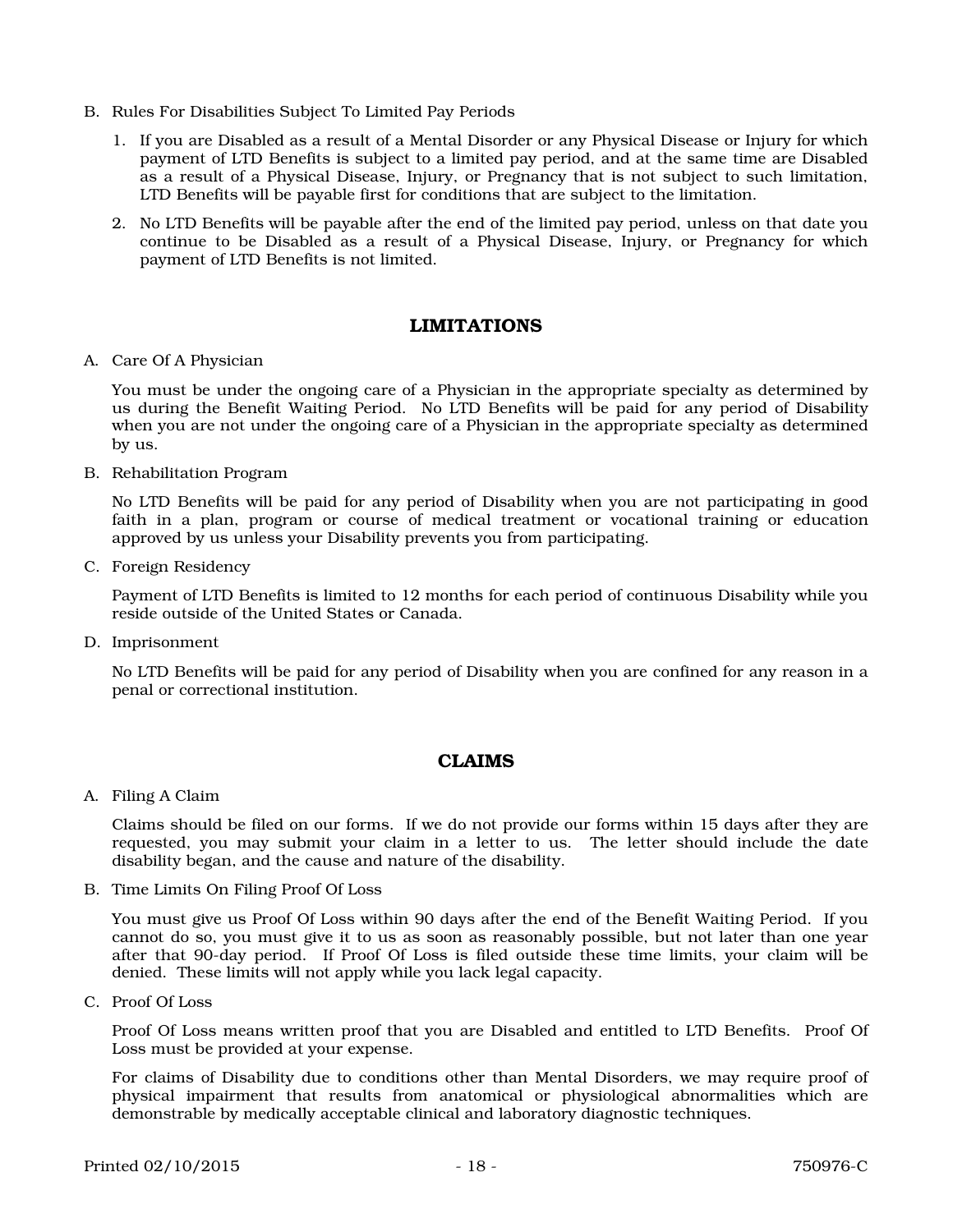D. Documentation

Completed claims statements, a signed authorization for us to obtain information, and any other items we may reasonably require in support of a claim must be submitted at your expense. If the required documentation is not provided within 45 days after we mail our request, your claim may be denied.

E. Investigation Of Claim

We may investigate your claim at any time.

At our expense, we may have you examined at reasonable intervals by specialists of our choice. We may deny or suspend LTD Benefits if you fail to attend an examination or cooperate with the examiner.

F. Time Of Payment

We will pay LTD Benefits within 30 days after you satisfy Proof Of Loss.

LTD Benefits will be paid to you at the end of each month you qualify for them. LTD Benefits remaining unpaid at your death will be paid to the person(s) receiving the Survivors Benefit. If no Survivors Benefit is paid, the unpaid LTD Benefits will be paid to your estate.

G. Notice Of Decision On Claim

We will evaluate your claim promptly after you file it. Within 45 days after we receive your claim we will send you: (a) a written decision on your claim; or (b) a notice that we are extending the period to decide your claim for 30 days. Before the end of this extension period we will send you: (a) a written decision on your claim; or (b) a notice that we are extending the period to decide your claim for an additional 30 days. If an extension is due to your failure to provide information necessary to decide the claim, the extended time period for deciding your claim will not begin until you provide the information or otherwise respond.

If we extend the period to decide your claim, we will notify you of the following: (a) the reasons for the extension; (b) when we expect to decide your claim; (c) an explanation of the standards on which entitlement to benefits is based; (d) the unresolved issues preventing a decision; and (e) any additional information we need to resolve those issues.

If we request additional information, you will have 45 days to provide the information. If you do not provide the requested information within 45 days, we may decide your claim based on the information we have received.

If we deny any part of your claim, you will receive a written notice of denial containing:

- a. The reasons for our decision.
- b. Reference to the parts of the Group Policy on which our decision is based.
- c. A description of any additional information needed to support your claim.
- d. Information concerning your right to a review of our decision.
- H. Review Procedure

If all or part of a claim is denied, you may request a review. You must request a review in writing within 180 days after receiving notice of the denial.

You may send us written comments or other items to support your claim. You may review and receive copies of any non-privileged information that is relevant to your request for review. There will be no charge for such copies. You may request the names of medical or vocational experts who provided advice to us about your claim.

The person conducting the review will be someone other than the person who denied the claim and will not be subordinate to that person. The person conducting the review will not give deference to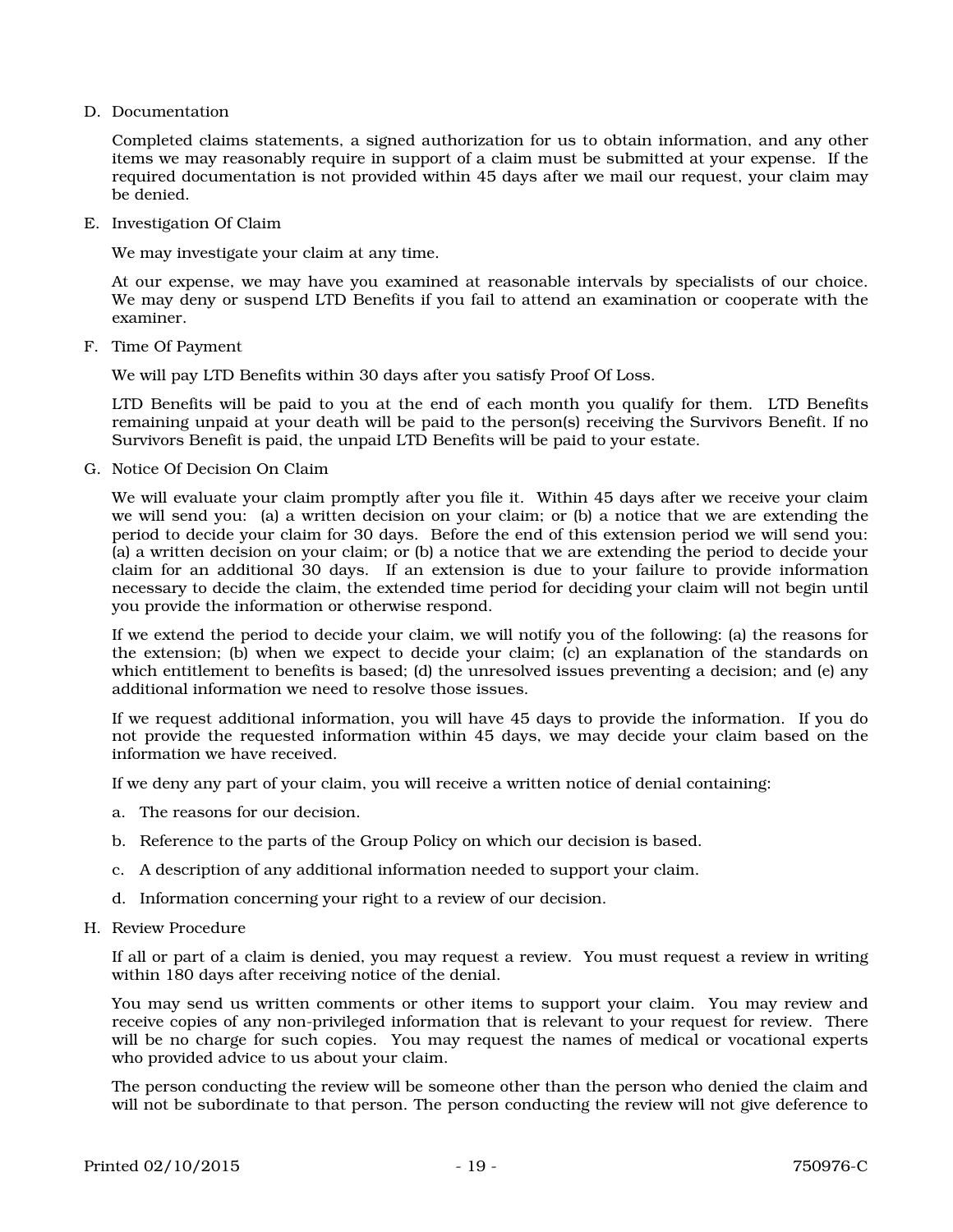the initial denial decision. If the denial was based on a medical judgment, the person conducting the review will consult with a qualified health care professional. This health care professional will be someone other than the person who made the original medical judgment and will not be subordinate to that person. Our review will include any written comments or other items you submit to support your claim.

We will review your claim promptly after we receive your request. Within 45 days after we receive your request for review we will send you: (a) a written decision on review; or (b) a notice that we are extending the review period for 45 days. If the extension is due to your failure to provide information necessary to decide the claim on review, the extended time period for review of your claim will not begin until you provide the information or otherwise respond.

If we extend the review period, we will notify you of the following: (a) the reasons for the extension; (b) when we expect to decide your claim on review; and (c) any additional information we need to decide your claim.

If we request additional information, you will have 45 days to provide the information. If you do not provide the requested information within 45 days, we may conclude our review of your claim based on the information we have received.

If we deny any part of your claim on review, you will receive a written notice of denial containing:

- a. The reasons for our decision.
- b. Reference to the parts of the Group Policy on which our decision is based.
- c. Information concerning your right to receive, free of charge, copies of non-privileged documents and records relevant to your claim.
- I. Assignment

The rights and benefits under the Group Policy are not assignable.

### TIME LIMITS ON LEGAL ACTIONS

No action at law or in equity may be brought until 60 days after you have given us Proof Of Loss. No such action may be brought more than three years after the earlier of:

- 1. The date we receive Proof Of Loss; and
- 2. The time within which Proof Of Loss is required to be given.

### INCONTESTABILITY PROVISIONS

A. Incontestability Of Insurance

Any statement made to obtain insurance or to increase insurance is a representation and not a warranty.

No misrepresentation will be used to reduce or deny a claim or contest the validity of insurance unless:

- 1. The insurance would not have been approved if we had known the truth; and
- 2. We have given you or any other person claiming benefits a copy of the signed written instrument which contains the misrepresentation.

After insurance has been in effect for two years during the lifetime of the insured, we will not use a misrepresentation to reduce or deny the claim, unless it was a fraudulent misrepresentation.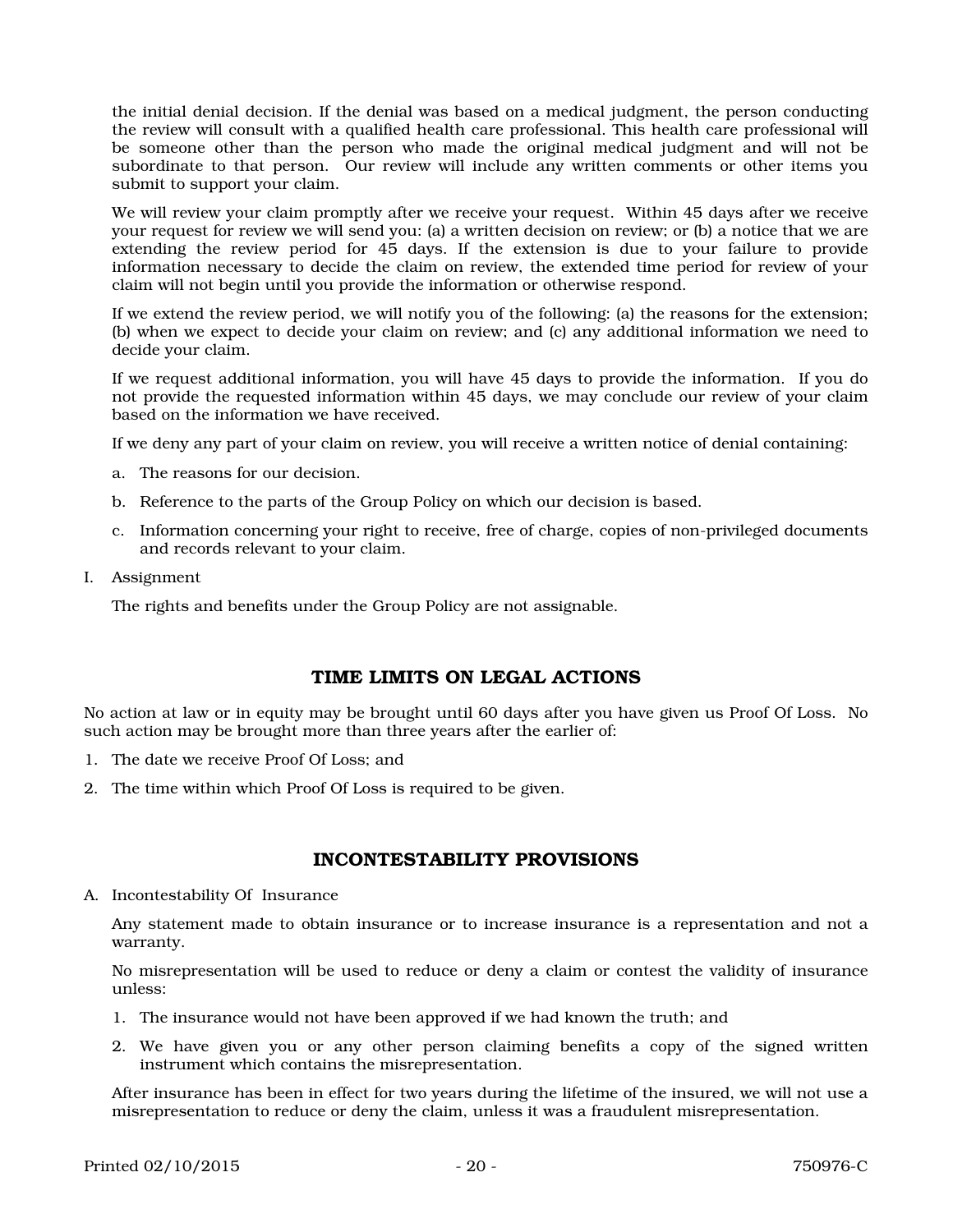B. Incontestability Of The Group Policy

Any statement made by the Policyholder or Employer to obtain the Group Policy is a representation and not a warranty.

No misrepresentation by the Policyholder or your Employer will be used to deny a claim or to deny the validity of the Group Policy unless:

- 1. The Group Policy would not have been issued if we had known the truth; and
- 2. We have given the Policyholder or Employer a copy of a written instrument signed by the Policyholder or Employer which contains the misrepresentation.

The validity of the Group Policy will not be contested after it has been in force for two years, except for nonpayment of premiums or fraudulent misrepresentations.

### CLERICAL ERROR, AGENCY, AND MISSTATEMENT

A. Clerical Error

Clerical error by the Policyholder, your Employer, or their respective employees or representatives will not:

- 1. Cause a person to become insured.
- 2. Invalidate insurance under the Group Policy otherwise validly in force.
- 3. Continue insurance under the Group Policy otherwise validly terminated.
- B. Agency

The Policyholder and your Employer act on their own behalf as your agent, and not as our agent. The Policyholder and your Employer have no authority to alter, expand or extend our liability or to waive, modify or compromise any defense or right we may have under the Group Policy.

C. Misstatement Of Age

If a person's age has been misstated, we will make an equitable adjustment of premiums, benefits, or both. The adjustment will be based on:

- 1. The amount of insurance based on the correct age; and
- 2. The difference between the premiums paid and the premiums which would have been paid if the age had been correctly stated.

### TERMINATION OR AMENDMENT OF THE GROUP POLICY

The Group Policy may be terminated by us or the Policyholder according to its terms. It will terminate automatically for nonpayment of premium. The Policyholder may terminate the Group Policy in whole, and may terminate insurance for any class or group of Members, at any time by giving us written notice.

Benefits under the Group Policy are limited to its terms, including any valid amendment. No change or amendment will be valid unless it is approved in writing by one of our executive officers and given to the Policyholder for attachment to the Group Policy. If the terms of the certificate differ from the Group Policy, the terms stated in the Group Policy will govern. The Policyholder, your Employer, and their respective employees or representatives have no right or authority to change or amend the Group Policy or to waive any of its terms or provisions without our signed written approval.